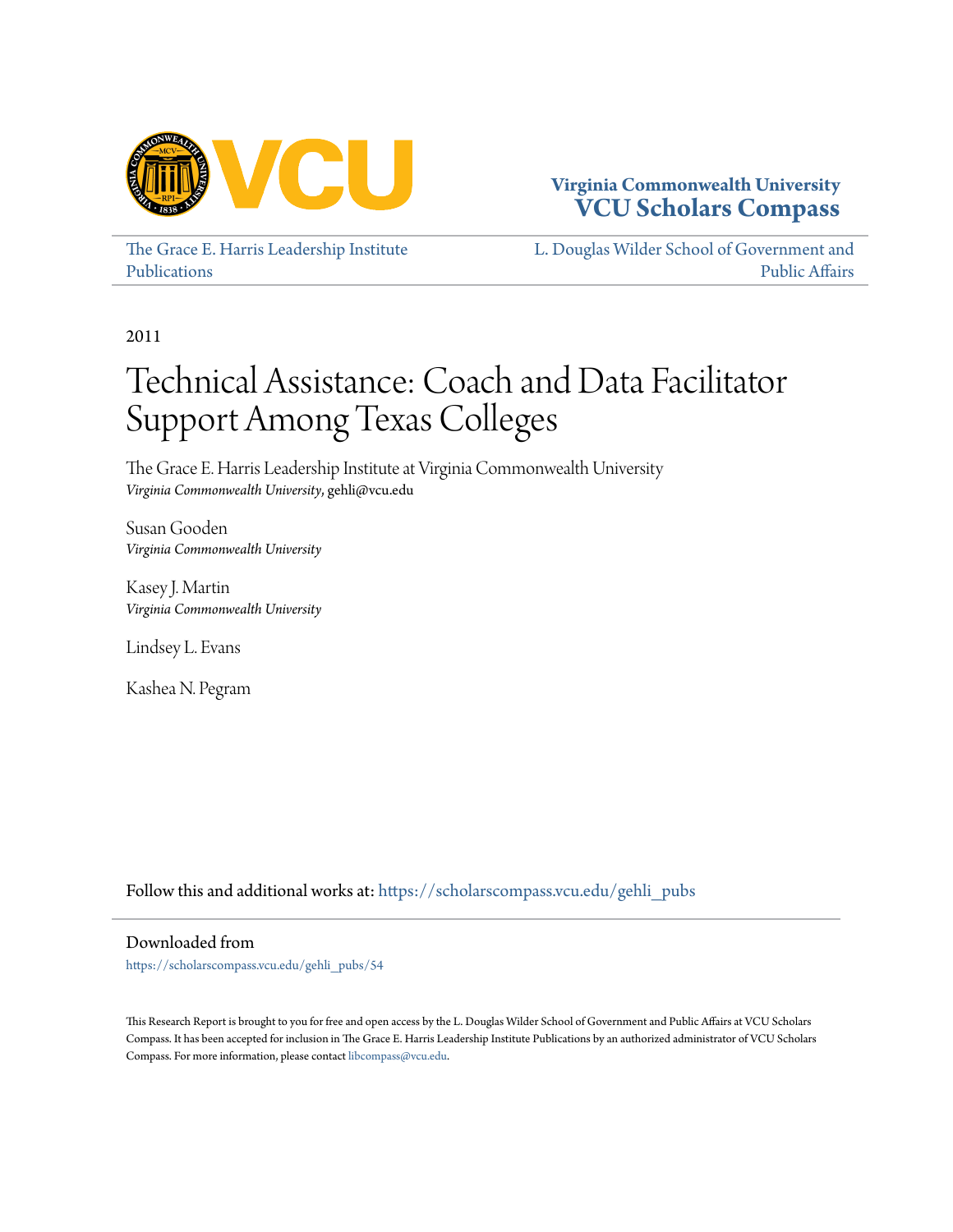# **Technical Assistance:**

## **Coach and Data Facilitator Support Among Texas Colleges**

**Susan T. Gooden, Ph.D. Kasey J. Martin Lindsey L. Evans Kashea N. Pegram** 

**Virginia Commonwealth University**

**April 5, 2011**

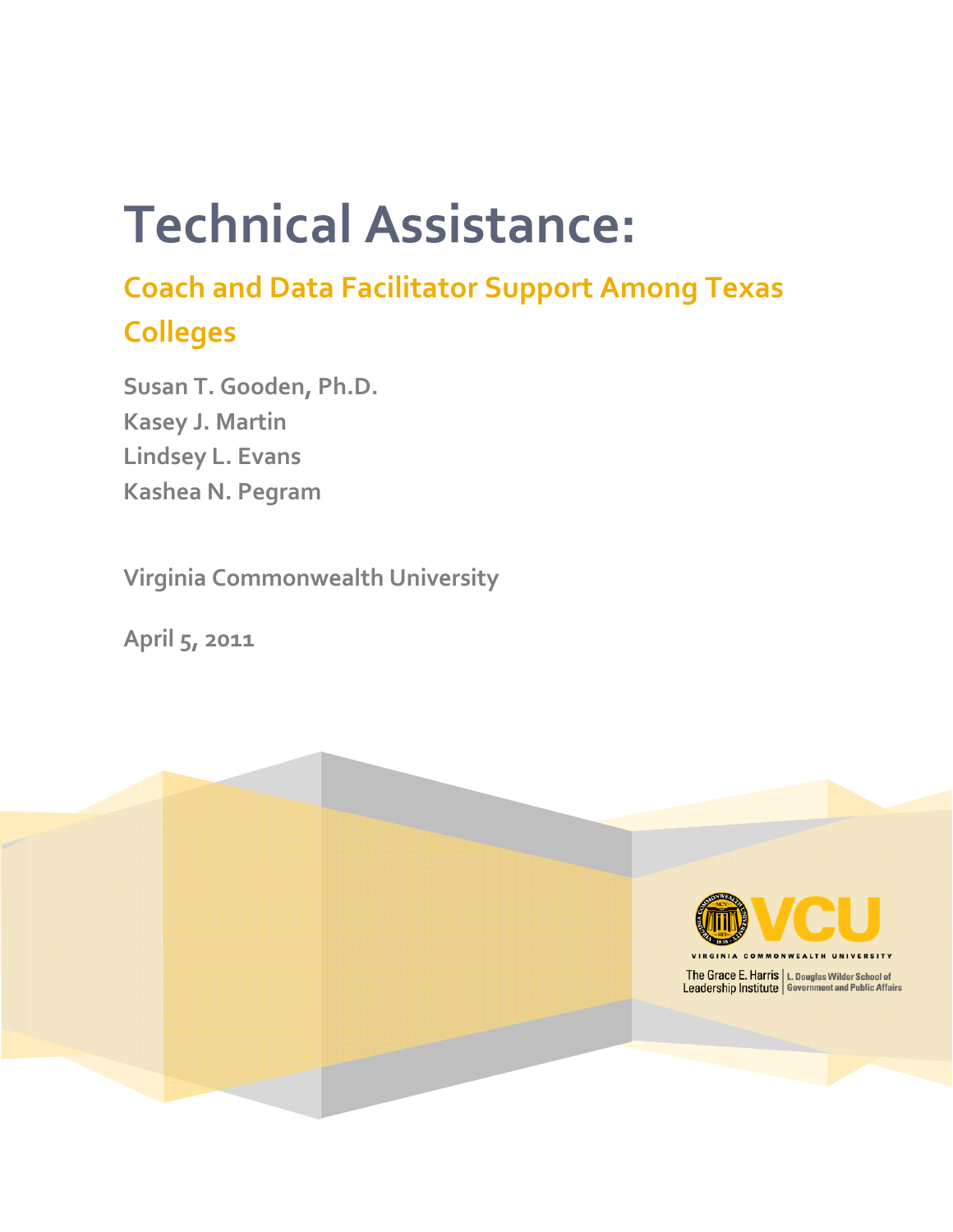### **Funders of the Greater Texas and Houston Evaluation Project**



#### **GREATER TEXAS FOUNDATION**

The Greater Texas Foundation serves the citizens and educational institutions of Texas by supporting initiatives that increase rates of post‐secondary enrollment and completion for all Texas students, with a particular focus on students who may encounter barriers to post‐secondary success. To learn more about the Greater Texas Foundation check out their website: www.greatertexasfoundation.org

## HOUSTON ENDOWMENT INC.

A PHILANTHROPY ENDOWED BY MR. AND MRS. JESSE H. JONES

The Houston Endowment Inc. is a private philanthropic foundation that improves the life for the people of the greater Houston area through its contributions to charitable organizations and educational institutions. To learn more about the Houston Endowment Inc. check out their website: www.houstonendowment.org



MDRC is a nonprofit, nonpartisan social and education policy research organization dedicated to learning what works to improve the well‐being of low‐income people. To learn more about MDRC check out their website: www.mdrc.org

*The findings and conclusions presented herein do not necessarily represent the official position or policies of the funders*.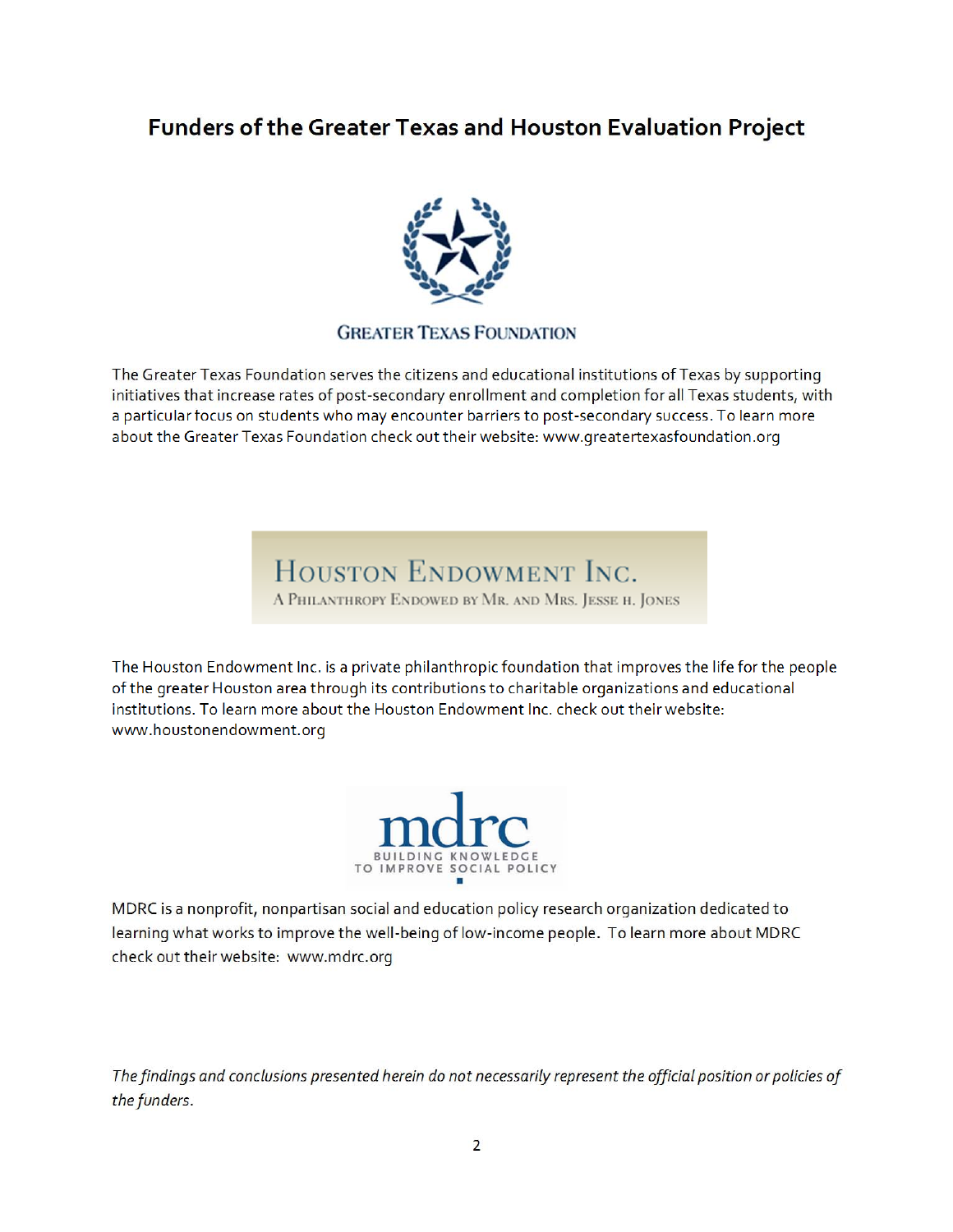**Technical Assistance: Coach and Data Facilitator Support Among Texas Colleges**

**Susan T. Gooden, Ph.D. Kasey J. Martin Lindsey L. Evans Kashea N. Pegram**

**April 5, 2011**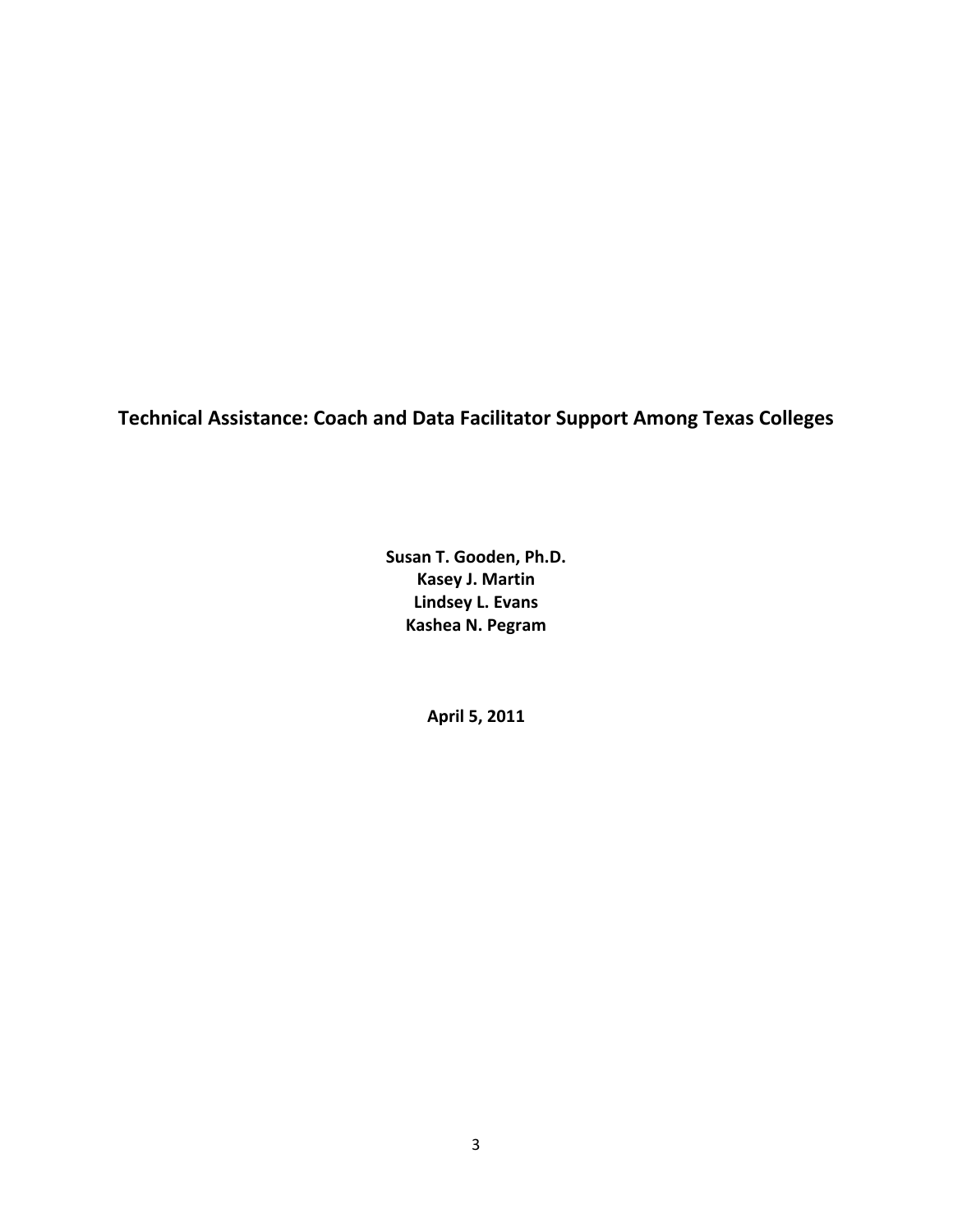#### **Introduction**

Achieving the Dream: Community Colleges Count is a multi-year initiative designed to help community colleges make better use of data to improve instruction and services that will lead to greater student success. This research brief examines the 2009 national expansion colleges that joined the Achieving the Dream initiative through funding from the Greater Texas Foundation as well as the Round Three Houston colleges. Support of the Round Three Houston Colleges was made possible by the Houston Endowment. Specifically, this report reviews the experiences of two sets of colleges, the 2009 Greater Texas colleges and the Round Three Houston, colleges and the relationships established between the coach and data facilitator assigned to each participating institution.

The goal of this brief is to provide an assessment of the relationship among Achieving the Dream colleges, coaches and data facilitators. This research brief places emphasis on the coach and data facilitator relationship to the college and how it affects the work being done related to Achieving the Dream. In addition, this brief offers a comparison of the support provided to Round Three Houston colleges which operate under the 5‐year model, to the 2009 Greater Texas colleges which operate under a shorter, 2‐year model.

This brief provides an understanding of:

- The coach/data facilitator role
- How the coach/data facilitator is typically used at the college
- Campus visit logistics
- Assessment of coach and data facilitator
- Fit between college, coach, and data facilitator
- Assessment of 5‐year vs. 2‐year model
- Advice to other colleges and to Achieving the Dream

#### *Summary of Key Findings*

Based on telephone interviews with administrators, coaches, and data facilitators at 12 community colleges in Texas, this research brief concludes that coaches and data facilitators are a widely valued component of Achieving the Dream. As external consultants designed to motivate and support a culture of evidence, coaches and data facilitators spend a significant amount of time both on and off campus offering colleges advice, feedback, and overall direction as they progress within the Initiative. Coaches and data facilitators report that while each college is simultaneously similar and unique, their work with colleges is largely guided by common rules of thumb. Embedded in a context of trust and mutual respect, coaches and data facilitators operate as constant communicators of the goals of Achieving the Dream, while also supporting the colleges by advancing buy‐in of the initiative, analysis of data, and by offering insights from other colleges to effectively overcome challenges. An important consideration for Achieving the Dream planners and funders is determining the number of years to offer colleges technical support from coaches and data facilitators. This research suggests the two year model may be too short to solidify the culture of change advanced by the Initiative. Recognizing the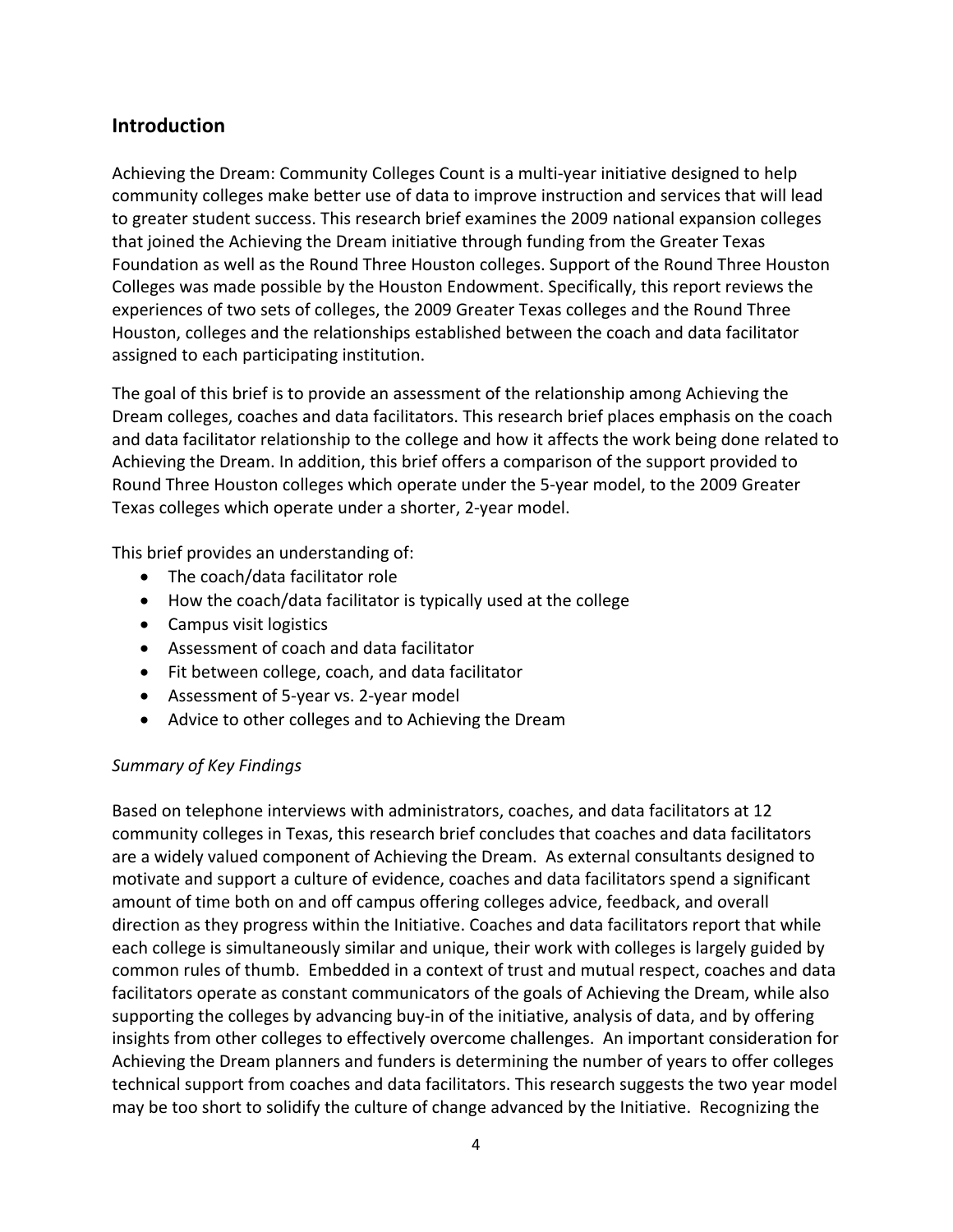significant time and costs associated with support provided by coaches and data facilitators, a 3‐year model may offer a more effective approach.

#### *Profile of Colleges*

The 2009 Greater Texas colleges included in this evaluation are: Austin Community College District, Blinn College, Odessa College, Richland College, and Temple College. These colleges joined the Initiative in 2009 and are funded by the Greater Texas Foundation. The Round Three Houston colleges used to compare support services and initiative implementation are: Alvin Community College, Brazosport College, College of the Mainland, Lee College, Lone Star College System, San Jacinto Community College, and Wharton County Junior College. The Round Three Houston colleges joined Achieving the Dream in 2006 and are funded by the Houston Endowment. Tables 1 and 2 provide an overview of these colleges. This study includes a variety of institutions ranging from a small, rural institution with about 3,000 students to a large multi‐ campus colleges with over 40,000 students.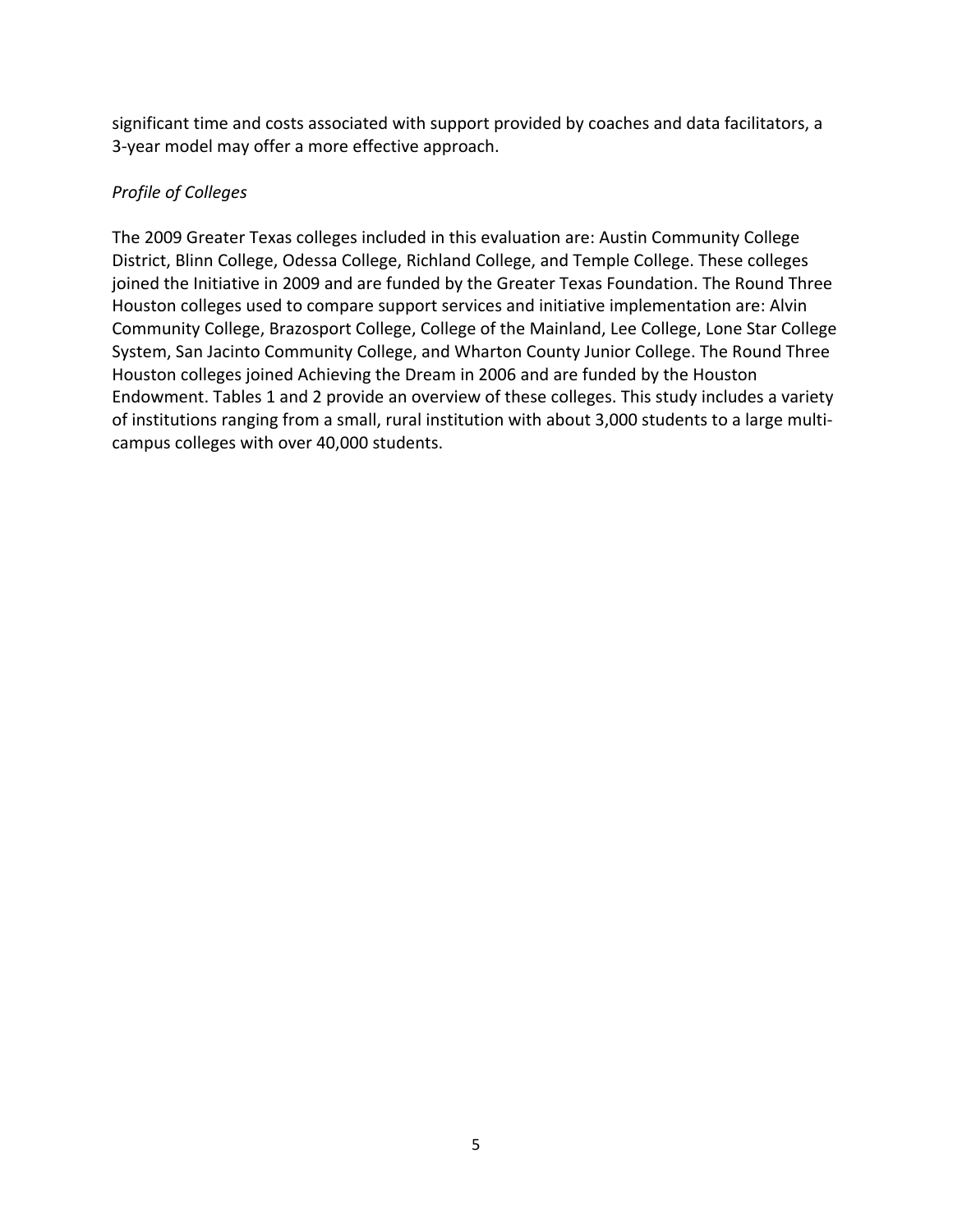| Table 1: 2009 Greater Texas Colleges Student Demographics |                                                          |                         |                   |                            |                          |  |
|-----------------------------------------------------------|----------------------------------------------------------|-------------------------|-------------------|----------------------------|--------------------------|--|
| <b>Characteristic</b>                                     | <b>Austin</b><br>Community<br>College<br><b>District</b> | <b>Blinn</b><br>College | Odessa<br>College | <b>Richland</b><br>College | <b>Temple</b><br>College |  |
| <b>Total Undergraduate Enrollment (N)</b>                 | 40,248                                                   | 17,173                  | 5,132             | 18,201                     | 5,659                    |  |
| Undergraduate Attendance Status (%)                       |                                                          |                         |                   |                            |                          |  |
| Full-time                                                 | 27                                                       | 89                      | 29                | 27                         | 40                       |  |
| Part-time                                                 | 73                                                       | 11                      | 71                | 71                         | 60                       |  |
| Undergraduate Enrollment by Race/Ethnicity (%)            |                                                          |                         |                   |                            |                          |  |
| American Indian or Alaska Native                          | 1                                                        | $\mathbf{1}$            | $\Omega$          | 0                          | 1                        |  |
| Asian/Native Hawaiian/                                    | 6                                                        | $\overline{2}$          | $\mathbf{1}$      | 16                         | $\overline{2}$           |  |
| Pacific Islander                                          |                                                          |                         |                   |                            |                          |  |
| <b>Black or African American</b>                          | 9                                                        | 9                       | 4                 | 20                         | 19                       |  |
| Hispanic/Latino                                           | 25                                                       | 14                      | 50                | 22                         | 19                       |  |
| White                                                     | 57                                                       | 73                      | 45                | 36                         | 58                       |  |
| Non-resident Alien                                        | 1                                                        | $\mathbf{1}$            | $\Omega$          | 1                          | 0                        |  |
| Race or Ethnicity Unknown                                 | $\overline{2}$                                           | $\Omega$                | 0                 | 4                          | 1                        |  |
| <b>Undergraduate Enrollment by Gender (%)</b>             |                                                          |                         |                   |                            |                          |  |
| Female                                                    | 56                                                       | 50                      | 60                | 55                         | 66                       |  |
| Male                                                      | 44                                                       | 50                      | 40                | 45                         | 34                       |  |
| Undergraduate Enrollment by Age (%)                       |                                                          |                         |                   |                            |                          |  |
| 24 and under                                              | 59                                                       | 87                      | 67                | 62                         | 62                       |  |
| 25 and over                                               | 41                                                       | 13                      | 33                | 38                         | 38                       |  |
| Undergraduate Retention Rate <sup>a</sup> (%)             |                                                          |                         |                   |                            |                          |  |
| Full-time students                                        | 57                                                       | 53                      | 78                | 68                         | 49                       |  |
| Part-time students                                        | 46                                                       | 53                      | 71                | 55                         | 40                       |  |
| Undergraduate Graduation Rate <sup>b</sup> (%)            | 4                                                        | 7                       | 9                 | 9                          | 10                       |  |

SOURCE:U.S. Department of Education, National Center for Education Statistics, Institute of Education Sciences (2009). *IPEDS College data* 2009‐2010. Washington, D.C.: U.S. Department of Education.

NOTES: <sup>a</sup>Retention Rate – the percentage of first-time students who began their studies in Fall 2008 and returned in Fall 2009.

b<sub>b</sub> b <sup>b</sup>Graduation Rate - the percentage of first-time students who started their studies in Fall 2006.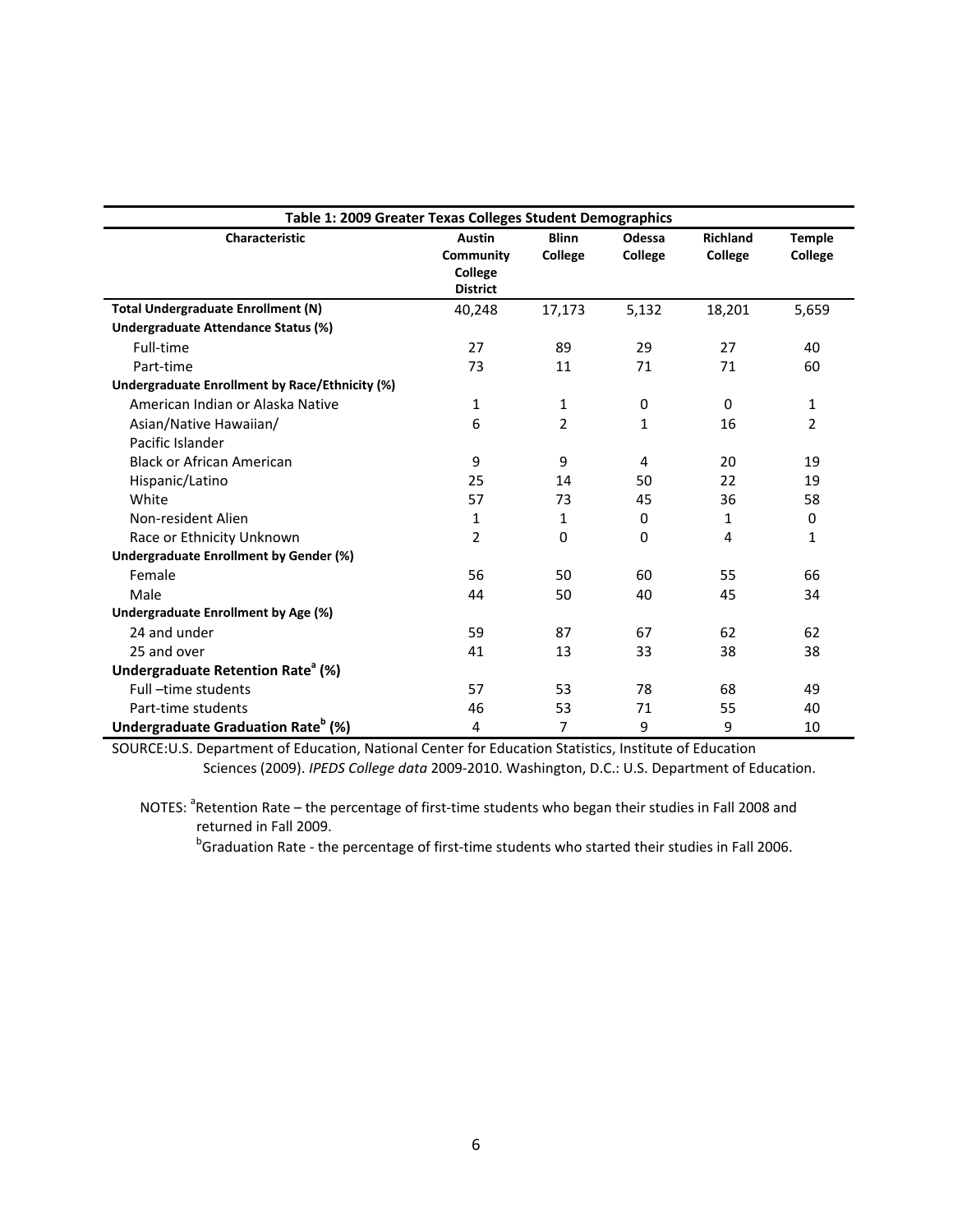| Table 2: Round Three Houston Colleges Student Demographics |              |                   |                   |                |             |             |              |
|------------------------------------------------------------|--------------|-------------------|-------------------|----------------|-------------|-------------|--------------|
| <b>Characteristic</b>                                      | <b>Alvin</b> | <b>Brazosport</b> | <b>College of</b> | <b>Lee</b>     | Lone        | San Jacinto | Wharton      |
|                                                            | Community    | College           | the               | <b>College</b> | <b>Star</b> | Community   | County       |
|                                                            | College      |                   | <b>Mainland</b>   |                | College     | College     | Junior       |
|                                                            |              |                   |                   |                | System      |             | College      |
| <b>Total Undergraduate Enrollment (N)</b>                  | 5,240        | 3,908             | 3,916             | 6,658          | 46,504      | 27,011      | 6,622        |
| Undergraduate Attendance Status (%)                        |              |                   |                   |                |             |             |              |
| Full-time                                                  | 27           | 32                | 31                | 28             | 35          | 36          | 45           |
| Part-time                                                  | 73           | 68                | 69                | 72             | 65          | 64          | 55           |
| <b>Undergraduate Enrollment by</b>                         |              |                   |                   |                |             |             |              |
| Race/Ethnicity (%)                                         |              |                   |                   |                |             |             |              |
| American Indian or Alaska Native                           | 1            | 0                 | 1                 | 0              | $\mathbf 0$ | 1           | 0            |
| Asian/Native Hawaiian/                                     | 4            | $\overline{2}$    | 3                 | 1              | 7           | 6           | 6            |
| Pacific Islander                                           |              |                   |                   |                |             |             |              |
| <b>Black or African American</b>                           | 10           | 8                 | 18                | 19             | 12          | 11          | 10           |
| Hispanic/Latino                                            | 25           | 27                | 19                | 27             | 25          | 38          | 27           |
| White                                                      | 59           | 63                | 54                | 49             | 47          | 41          | 53           |
| Non-resident Alien                                         | 0            | 0                 | 0                 | $\mathbf{1}$   | 1           | 3           | 3            |
| Race or Ethnicity Unknown                                  | $\mathbf{1}$ | 0                 | 4                 | $\mathbf{1}$   | 7           | 0           | $\mathbf{1}$ |
| <b>Undergraduate Enrollment by Gender (%)</b>              |              |                   |                   |                |             |             |              |
| Female                                                     | 55           | 51                | 61                | 49             | 59          | 56          | 57           |
| Male                                                       | 45           | 49                | 39                | 51             | 41          | 44          | 43           |
| Undergraduate Enrollment by Age (%)                        |              |                   |                   |                |             |             |              |
| 24 and under                                               | 68           | 71                | 63                | 53             | 68          | 70          | 78           |
| 25 and over                                                | 32           | 29                | 37                | 47             | 32          | 30          | 22           |
| Undergraduate Retention Rate <sup>a</sup> (%)              |              |                   |                   |                |             |             |              |
| <b>Full-time students</b>                                  | 71           | 83                | 59                | 67             | 69          | 65          | 63           |
| Part-time students                                         | 54           | 75                | 52                | 55             | 53          | 50          | 48           |
| Undergraduate Graduation Rate <sup>b</sup> (%)             | 11           | 20                | 7                 | 18             | 9           | 10          | 16           |

 SOURCE:U.S. Department of Education, National Center for Education Statistics, Institute of Education Sciences (2009). *IPEDS College data* 2009‐2010. Washington, D.C.: U.S. Department of Education.

NOTES: <sup>a</sup>Retention Rate – the percentage of first-time students who began their studies in Fall 2008 and returned in Fall 2009.

b<sub>b</sub> and the state of the state of the state of the state of the state of the state of the state of the state of the state of the state of the state of the state of the state of the state of the state of the state of the s Graduation Rate ‐ the percentage of first‐time students who started their studies in Fall 2006.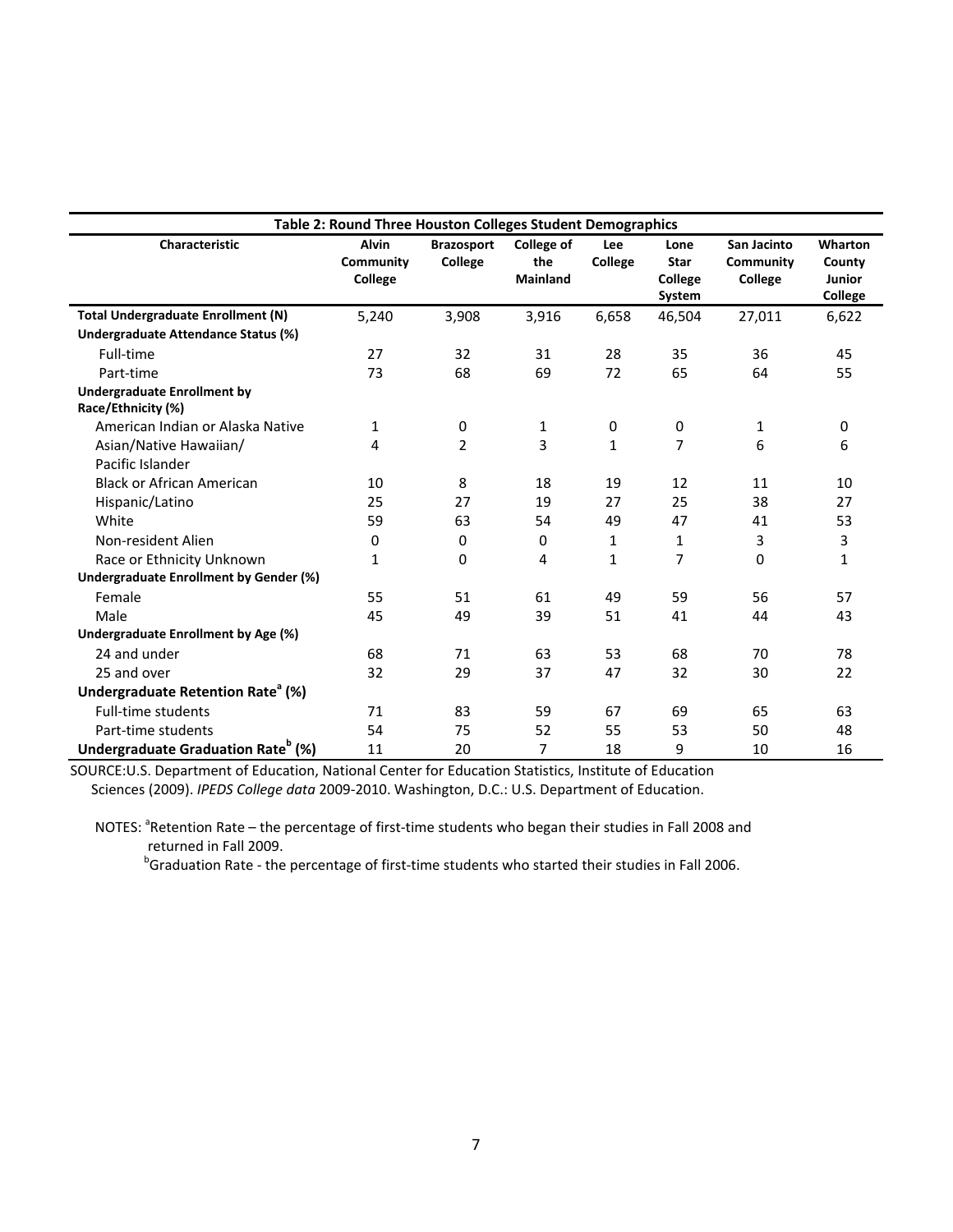#### *Data Collection:*

Data for this report were collected from October through December 2010. Eighty-six semistructured telephone interviews were conducted with individuals who had a role in implementing Achieving the Dream on their campus or those involved in efforts to improve student success and create a culture of evidence at participating colleges. At each college, interview participants generally included the college's president or chancellor, coaches, data facilitators, Achieving the Dream coordinator or core team leader, institutional research director, vice president or dean of instruction, vice president or dean of student services, and faculty, staff, and administrators most directly involved in Achieving the Dream. The interviews averaged about an hour in length and were tape recorded. The response rate was 96 percent. Interviews were coded for key themes using NVIVO8, a qualitative analysis software program.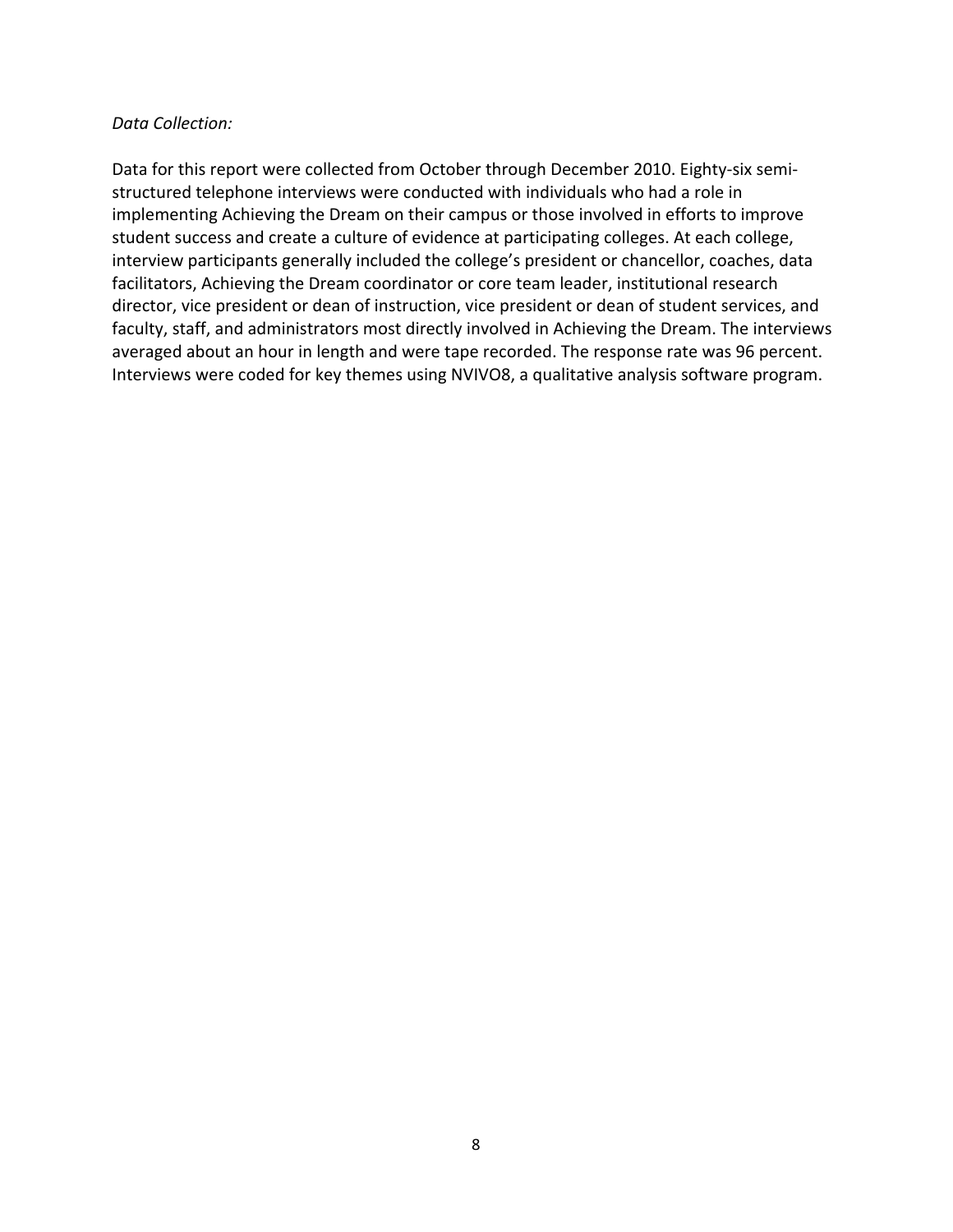#### **Formal Role of Coach and Data Facilitator**

In addition to the financial support, participating institutions in the Achieving the Dream initiative also receive external technical support in an effort to stimulate and support a culture of evidence. Each college is individually paired with both a coach and a data facilitator to help guide them through their implementation strategies in an advisory role. These coaches and data facilitators serve as external consultants and are expected to "interact with their assigned colleges through a combination of campus visits, email correspondence, telephone conversations and web-meditated communication." $1$ 

The coach is typically a former community college president who works with the core team and the college's senior administration to help maximize their effectiveness in leading institutional change. As further explained, "The coach's role is to help the leadership teams at the participating colleges draw lessons from their data analyses, determine how best to communicate the results to faculty and the public (particularly when the results are unflattering), and develop and implement plans for improving student performance."<sup>2</sup>

The data facilitator provides technical support and works with the data team members to help guide their data analysis. The data facilitator is "a research expert who helps the college fulfill the technical requirements of Achieving the Dream — in particular, the longitudinal and subgroup analyses" (Building a Culture of Evidence for Community College Student Success Early Progress in the Achieving the Dream Initiative, May 2007). The data facilitator serves as an advisor to the college, providing guidance on how to conduct data analysis, the interpretation and dissemination of findings, and the integration of the data into select strategies that can be implemented throughout the college. Data facilitators "raise questions and facilitate discussion of tough issues to identify areas where the college is succeeding and where it needs to improve" (Institutional Change Framing Paper,  $2006$ )<sup>3</sup>

#### *Training the trainers*

Achieving the Dream provides several opportunities for ongoing training to coaches and data facilitators throughout the Initiative. Achieving the Dream provides a fall workshop training to coaches and data facilitators each year. The National Director for Coaching explains that this training evolves every year: "Each year we adjust what we train on based on what we see from the year that is ending. We build on the experiences. It is all about how you bring transformational change and the practice and philosophy of doing that." At this annual retreat, the coaches and data facilitators discuss tools and templates to advance the issues of their

 $1$  Achieving the Dream: Community Colleges Count. April 2009. "Context, Background, and Expectations." Website www.achievingthedream.org.<br><sup>2</sup> Brock, Thomas, Davis Jenkins, Todd Ellwein, Jennifer Miller, Susan Gooden, Kasey Martin, Casey MacGregor, and

Michael Pih. *Building a culture of evidence for community college students: Early progress in achieving the dream*

*initiative*. New York: MDRC.<br><sup>3</sup> MDC, Inc. 2006. Increasing student success at community colleges: Institutional change in achieving the dream: Community colleges count. Chapel Hill, NC:MDC, Inc.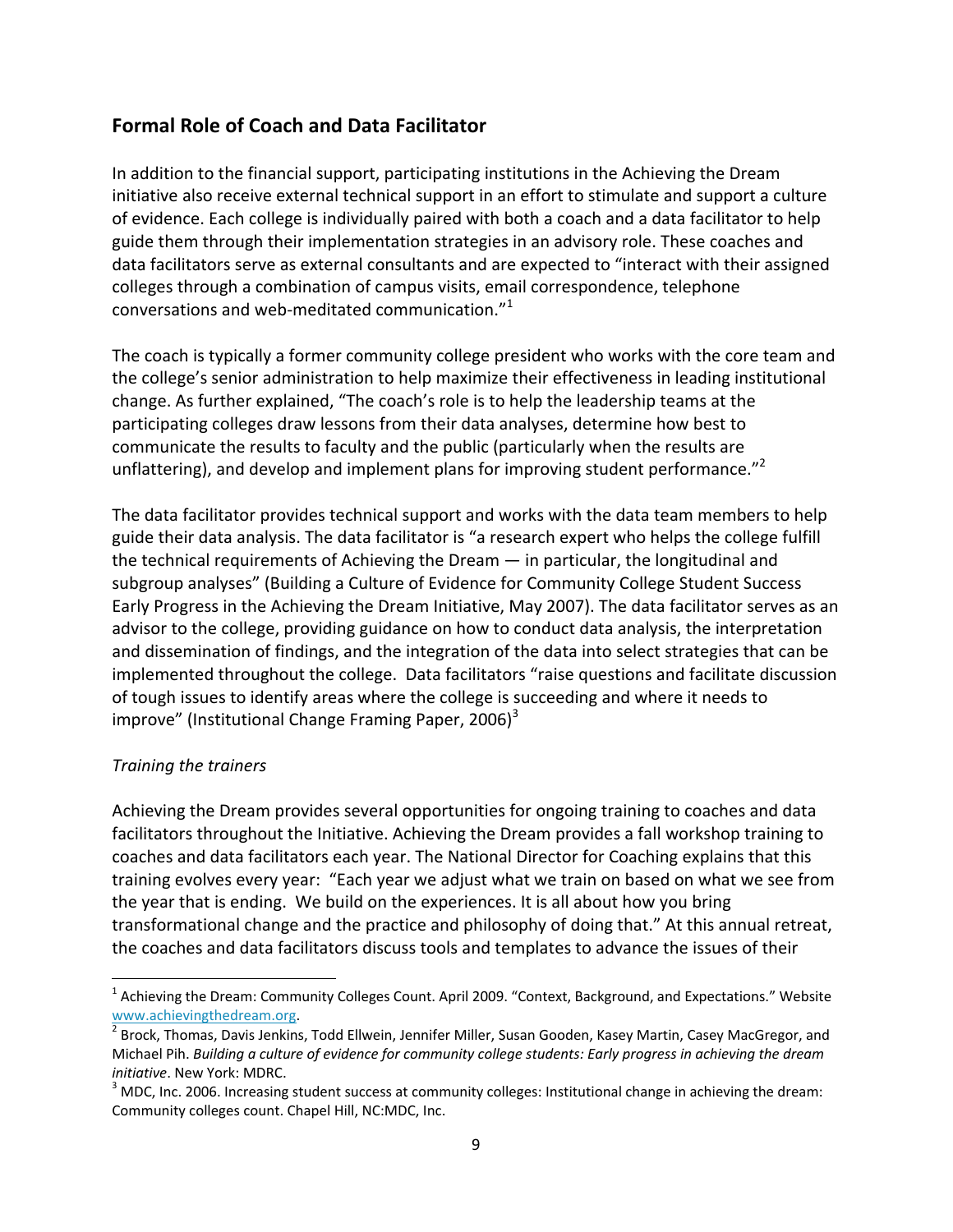practice; how to help colleges build their IR and IT capacity; provide information on the future direction of Achieving the Dream; discuss struggles and strengths in their role; and provide direction and feedback on the Initiative. As the National Director of Data Facilitation notes about the retreat, "It's very collegial, very relaxed, but at the same time [we have] intense and rich conversations."

Additionally, when a new cohort of colleges enters the Initiative, a Kickoff Institute is held prior to beginning these new partnerships. At the institute, which typically lasts four days, colleges within the cohort meet each other and their assigned coach and data facilitator and participate in trainings led by the National Director for Coaching and the National Director of Data Facilitation. Topics covered at the kickoff include: roles of coaches and data facilitators; building a culture of evidence; data collection and analysis; national resources; building partnerships; and communicating the goals of the Initiative. Also, each year the Achieving the Dream Strategy Institute provides updated information and training to both the coach and data facilitator, and the participating colleges. The National Director for Coaching for Achieving the Dream explained that the coaches have a collaborative relationship with each other. He stated, "We have ongoing sharing of information from coaches." Coaches and data facilitators also play a large role in assisting each other as mentors. As the National Director of Data Facilitation explained, "Now there is a strong mentorship for current data facilitators with those who are new. There is a much closer mentorship between new data facilitators and older data facilitators."

#### **Overview of Models**

The funding provided by Achieving the Dream is designed to assist the colleges in "data collection and analysis as well as the implementation of their selected program strategies" (Building a Culture of Evidence for Community College Student Success Early Progress in the Achieving the Dream Initiative, May 2007). In the original 5‐year model, each college attends a Kickoff Institute and is provided \$50,000 for their planning year and an additional \$400,000 for the four implementation years. Additionally, each college receives technical support from an external coach and data facilitator, complimentary registrations to attend the annual Achieving the Dream Strategy Institute for five years, communications support and access to Achieving the Dream tools, guidebooks, and equity resources. In the 2009 Greater Texas Foundation 2‐ year model, the colleges do not receive any direct funding. Instead, the Greater Texas Foundation dedicates \$140,000 per college to support technical assistance from an external coach and data facilitator, and to provide support for college representatives to attend the annual Achieving the Dream Strategy Institute for two years. Colleges following the two year model also receive communications support, as well as access to Achieving the Dream tools, guidebooks, and equity resources. This funding does not include support for specific student success initiatives. Colleges must use internal funding or different grant funding to implement the Achieving the Dream model of systemic change.

Both the 5‐year and the 2‐year model include a planning year for colleges to create a four year implementation plan to guide their work. Colleges under the 5-year model receive funding and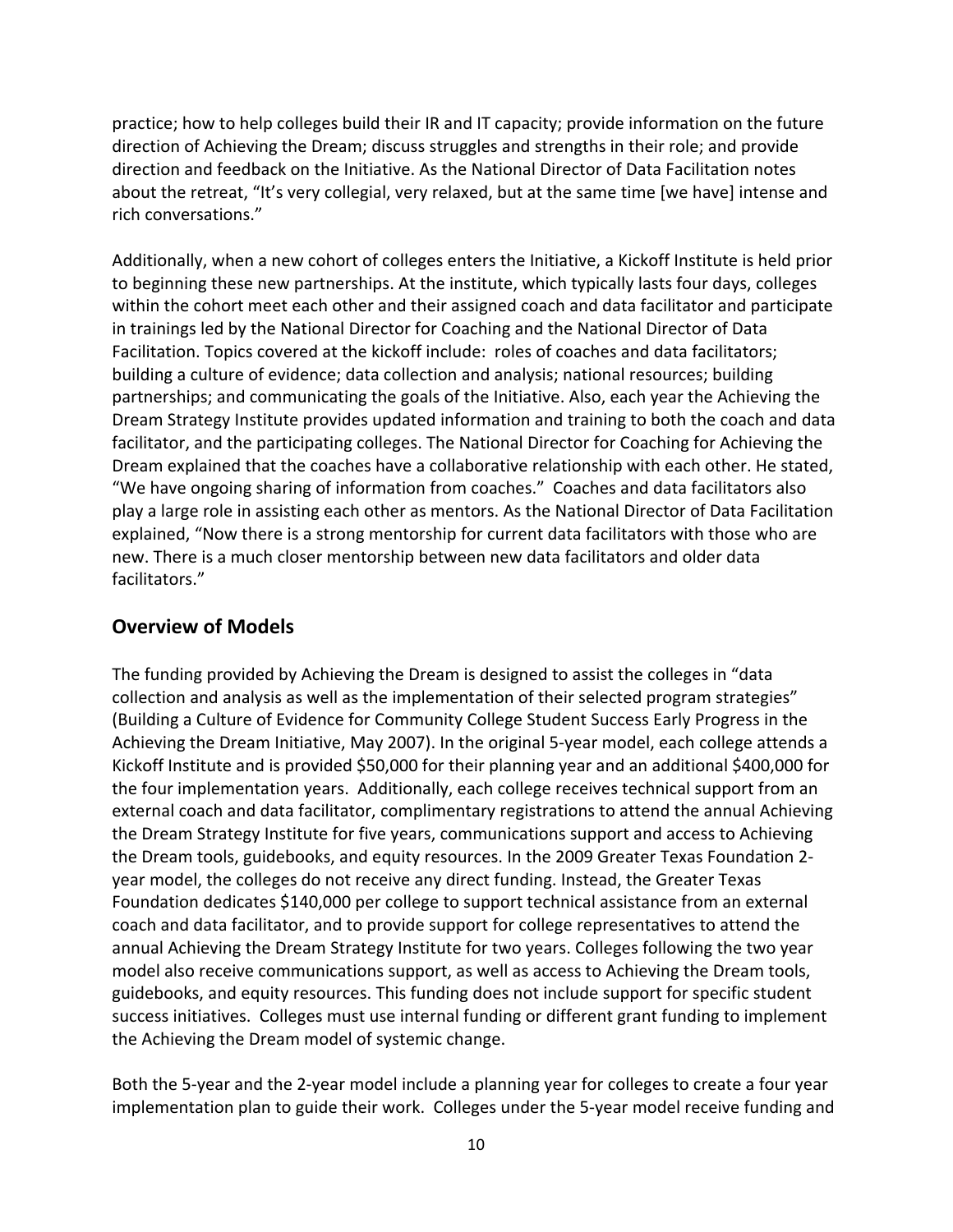technical support for 4 years of implementation; whereas colleges under the 2009 Greater Texas Foundation 2‐year model only receive technical support from Achieving the Dream for their first year of implementation and have the option to pay for continued support within the initiative. The chart below provides an overview of each model. This research brief offers a specific focus on the coach and data facilitator support.

|                                                                | <b>5-year Model (Original)</b>                                                                                                                                   | 2-year Model (GTF)                                                             |
|----------------------------------------------------------------|------------------------------------------------------------------------------------------------------------------------------------------------------------------|--------------------------------------------------------------------------------|
| <b>College Planning</b>                                        | Planning year to create                                                                                                                                          | Planning year to create                                                        |
|                                                                | implementation proposal                                                                                                                                          | implementation proposal                                                        |
| <b>Implementation Time Frame</b>                               | 4 years of implementation                                                                                                                                        | 1 year of implementation                                                       |
| <b>Total Funding</b>                                           | \$450,000 (direct)                                                                                                                                               | \$140,000 (indirect)                                                           |
| <b>Coach &amp; Data Facilitator</b><br><b>External Support</b> | 12 days of support from each in<br>the planning year and first year<br>of implementation(4 sites visits<br>per year); afterward, support is<br>gradually reduced | 8 days of support from each per<br>year (2 site visits per year)               |
| <b>Learning Events</b>                                         | Kickoff Institute and Strategy<br>Institute for five years                                                                                                       | Kickoff Institute and Strategy<br>Institute for two years                      |
| <b>Tools, Guides, Resources</b>                                | Access for five years                                                                                                                                            | Access for two years, including a<br>self administered readiness<br>assessment |

#### **Coaches and Data Facilitators in Practice**

Across Achieving the Dream, coaches and data facilitators are seasoned professionals with valuable experience and expertise. In many cases, coaches are retirees who have more than 30 years of experience in community college settings serving as former presidents, provosts and/or deans. Most have served in multiple administrative roles in a variety of community college settings including, for example, multi‐campus community colleges, large urban community colleges, and smaller rural community colleges. Data facilitators have an extensive background in higher education research, including evaluation research, institutional research and data analysis, statistical analysis, and policy evaluation. Many data facilitators are working full-time in a related position while serving as a consultant to community colleges in Achieving the Dream. Depending upon their availability and the needs of the Initiative, coaches and data facilitators may serve as consultants to more than one community college in Achieving the Dream.

#### *Typical Campus Visit*

All of the coaches and data facilitators we interviewed indicated that they visit each community college as a team in order to maximize their impact and to work efficiently. Each on‐campus visit is typically scheduled months in advance and averages two to three days in length. In advance of each visit, coaches and data facilitators work with community college administrators, especially the core team leader, to collaboratively develop the itinerary for the site visit. Typically, they report spending the majority (60 percent) of their on-campus time with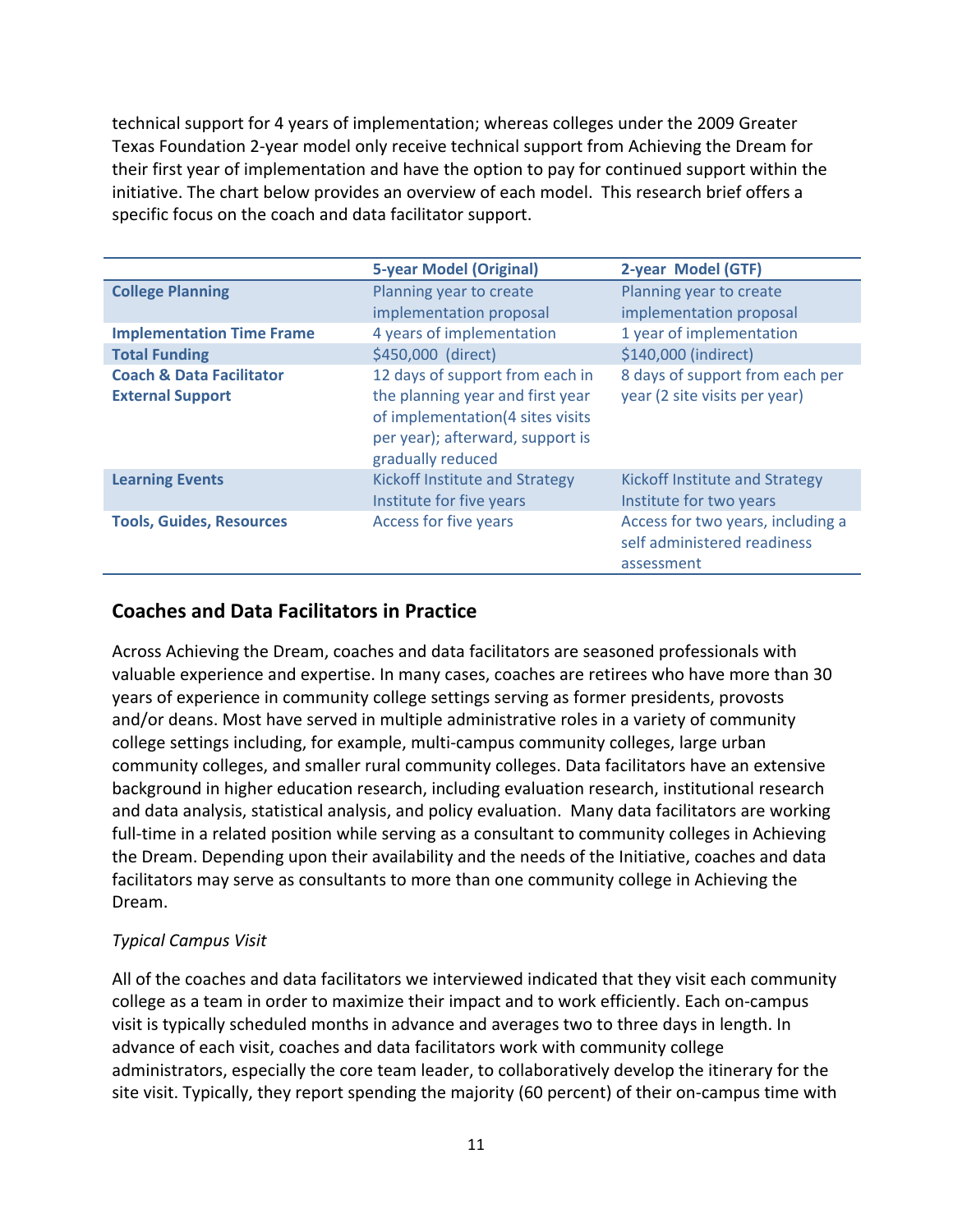faculty and staff, including the core team, data team, and individuals who are leading specific initiatives such as the community college's student success course. During each visit they report spending about 20 percent of their time with the president and other senior level administrators and the remaining 20 percent of their time with other groups such as board members, students, and/or community leaders. Additionally, during their visit, several data facilitators meet individually with the data team leader and/or community college's primary institutional researcher to discuss specific items relating to data analysis, presentation of data, or improving accessibility of data. A few coaches indicated that they spend additional one‐on‐ one time with the president as well. Most coaches and data facilitators underscored the importance of meeting with the president during every visit. Often scheduled near the end of the visit, this period provides an opportunity for the coach and data facilitator to have a candid discussion with the president and offer their frank perspective on how the community college is progressing within the initiative.

Coaches and data facilitators also discussed commonly extending their support to colleges beyond their specific visits. The coaches, data facilitators, and colleges all agree that the coaches and data facilitators are easily accessible via phone and email. Many report that they are regularly in contact with their coaches and data facilitators to receive feedback, obtain clarification, or to double check that they are on the right track.

#### *Types of Support Provided*

In general, coaches and data facilitators provide three core areas of support to their colleges. These areas include: communicating goals of Achieving the Dream within the college; fostering data‐driven decision making; and providing support as a critical, professional friend. In many ways, coaches and data facilitators operate as the on-site communicators of Achieving the Dream. In some cases, this means having direct or difficult conversations with the community college president about the college's progress, capacity, or strategies. The on‐campus visits by the coach and data facilitators also convey that the expectations of the Initiative are real. As one coach commented, "Well, the first year, I think they [community college administrators] considered it an award – they did not think they had to do any work." In other cases, coaches and data facilitators help community colleges in setting a pace and making sure their strategies are well founded. As one coach commented, "Sometimes colleges want to jump to solutions before they are ready." Other coaches discussed assisting the president in reaching specific subgroups of faculty or communities within Achieving the Dream. For example, one coach noted, "I helped the President do outreach to communities, particularly communities of color. I have been a resource working with the Faculty Senate and helped them resolve issues with Achieving the Dream."

Coaches and data facilitators also support colleges with data‐driven decision making. This includes helping colleges analyze and understand their data, design potential intervention strategies, evaluate strategies and make data accessible to a non‐technical audience. As one data facilitator commented, "We help colleges in crossing the bridge from 'here's the data' to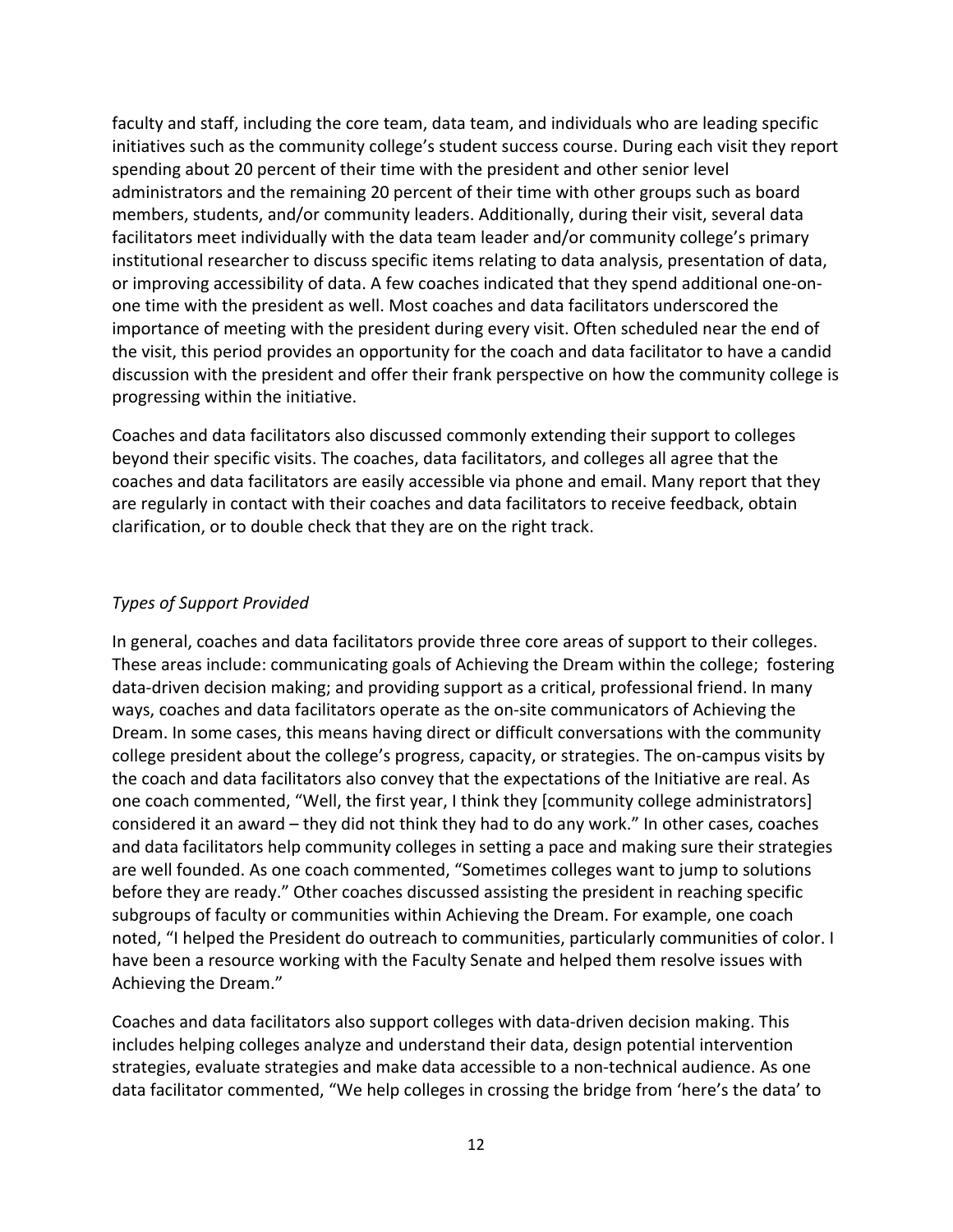'let's use it' . . .getting it out so that normal people know what it means." Another data facilitator offered a specific example of assisting a college with analyzing their data:

At the beginning, we did a data session and it came out that there was an issue with developmental math. It looked like a personnel issue. Once we did the data summit and brought in all full‐time and part‐time faculty for a bold, open and honest discussion about student success. People began to say that it wasn't just developmental math, that it was reading and English and that it had to do with the placement method that they were using. They interviewed faculty and staff and found out that it was the placement scores. They were not able to accurately place developmental students. I helped them look at the data, transform the data into valuable information and use the information to impact policy. I helped them move from the very narrow data observation to the very large and open systematic change to a culture of inquiry.

In particular, colleges, coaches and data facilitators commented on the value of data facilitators in helping colleges make their data more accessible. In referring to one college, a data facilitator remarked, "They used to have a 50 page report with data, now they provide a snapshot." Making data accessible is important to communicating student performance to a wide audience of faculty, fostering faculty buy-in of Achieving the Dream and communicating outcomes of specific strategies.

Finally, coaches and data facilitators offer support to colleges as a critical, professional friend. This includes offering their candid assessment and feedback, pushing colleges beyond their comfort zone, but earning the trust from colleges that they want to see the school do well. A coach remarked, "The role is to be an organizational coach, to be a critical friend particularly for the college's chief executive and the leadership team. To cause an institution to look at itself and realize opportunities to change the way they do business to improve student success." Another remarked, "A critical friend. You have the best interest of the institution at heart, but you have to be objective. It involves navigating the political waters of the institutions and sometimes being the voice that can tell certain groups within the institutions what to look at. An outsider can sometimes be the best person to do that."

In a few cases, coaches and data facilitators also serve as a source of stability in a time of organizational change and flux when there has been considerable administrative turnover. As one college vice president remarked, "I would doubt that the other schools they interact with have had the leadership changes we had. They have had to start over [Achieving the Dream] with each president. They had to start from scratch with the second and third president. They have had the most influence [on Achieving the Dream] on our succession of presidents."

We also asked coaches and data facilitators to share any "rules of thumb" they had developed to enable them to work more productively with colleges. Although the specific description varied somewhat, the common rules of thumb are the following:

*Relationship building and respecting boundaries is important* – Several coaches and data facilitators stressed the importance of building a positive relationship with the colleges that is based on trust and mutual respect. "You always recognize that you are visitor, and that you are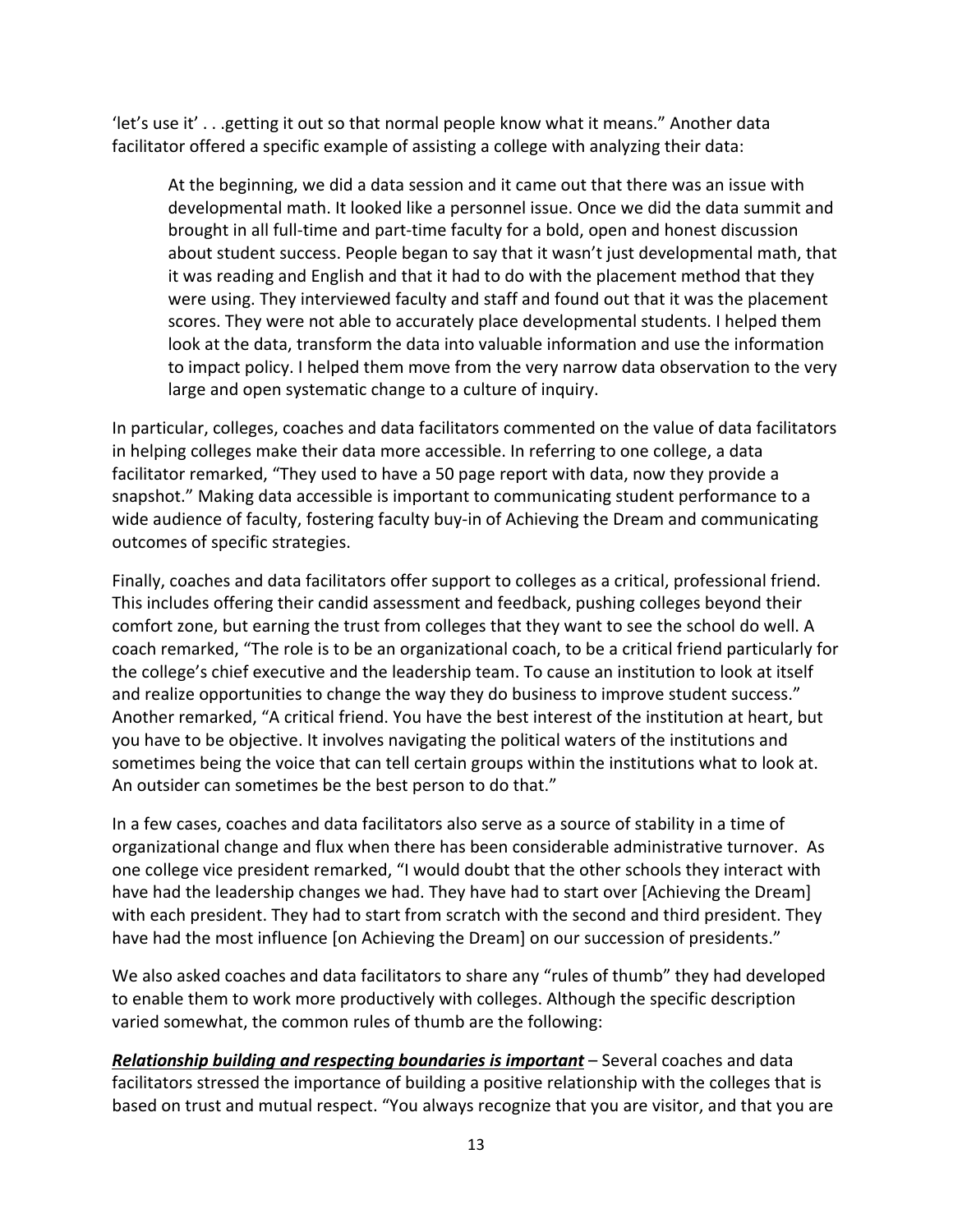there at their invitation. So you don't get into personnel issues," one coach advised. Another remarked, "One of the primary first steps is to try to figure out the culture of the college and establish as many relationships as possible to help me do the best job I can." Similarly, a data facilitator noted, "I always try to establish a feeling of trust, work with sharing ideas with IR folks, and share tools that they or I have developed."

#### *Examining the data first‐hand and helping colleges move forward with using their data –* Data

facilitators in particular noted the importance of carefully reviewing a college's data and to assist the college in overcoming data challenges. A data facilitator remarked, "I try to emphasize taking a skeptical perspective. . .They may not be lying, they just may not know their situations. I try to emphasize taking a skeptical perspective. They are convinced everyone knows this is the problem. Conventional wisdom is not always supported by the data. I quote Ronald Reagan 'trust but verify.' Data facilitators also noted their role in assisting colleges in continuing to move forward despite the common challenge of imperfect data or evaluation designs. This data facilitator continued, "I [emphasize] a lot more that everything does not have to be perfect. You do not have to adhere to strict experimental control. You do your best and move on. You do not let your imperfections keep you from moving forward."

*Both coaches and data facilitators emphasize the importance of listening –* Each community college has different organizational cultures, norms, strengths and challenges. As a coach indicated, "One [rule of thumb] is that I listen hard. It is very hard work to listen to people and to get the feel for the dynamics on a campus or in a room. It is amazing what you can pick up if you are paying attention." A data facilitator offered this assessment: "Probably the most basic [rules of thumb] are to listen well and to be non-threatening. I think initially the data facilitator can be seen as an auditor. That is not what we want. We are not there to audit them. We are there to see what they do well and what they do not do well and to help them with the latter."

*Sharing lots of examples with colleges is very helpful –* Because many coaches and data facilitators have worked with other colleges in Achieving the Dream, they can serve as an important resource in sharing the experiences other colleges have had with various aspects of the initiative including, for example, getting faculty buy‐in; developing a culture of evidence; implementing a specific strategy; or developing an evaluation design. A data facilitator noted, "It is helpful to have some hands‐on examples. Having examples from [another Achieving the Dream] college is helpful. I think that has proven to be useful."

#### *Recognizing that colleges are simultaneously similar and different in important ways –*

Several coaches and data facilitators remarked that although there are often similarities in the struggles colleges face within the Initiative, they also vary considerably in terms of presidential commitment and leadership style, institutional research capacity, receptivity to cultural change and transformation, and overall institutional buy-in. A coach commented, "There are standards and procedures that you have to follow and I think that is the framework that you move through. Each institution is different. For example, [one college] has a very fluent use of data. For this college, using data to inform and drive decision making was already part of the established operations of the college. That is very different focus than my [other] community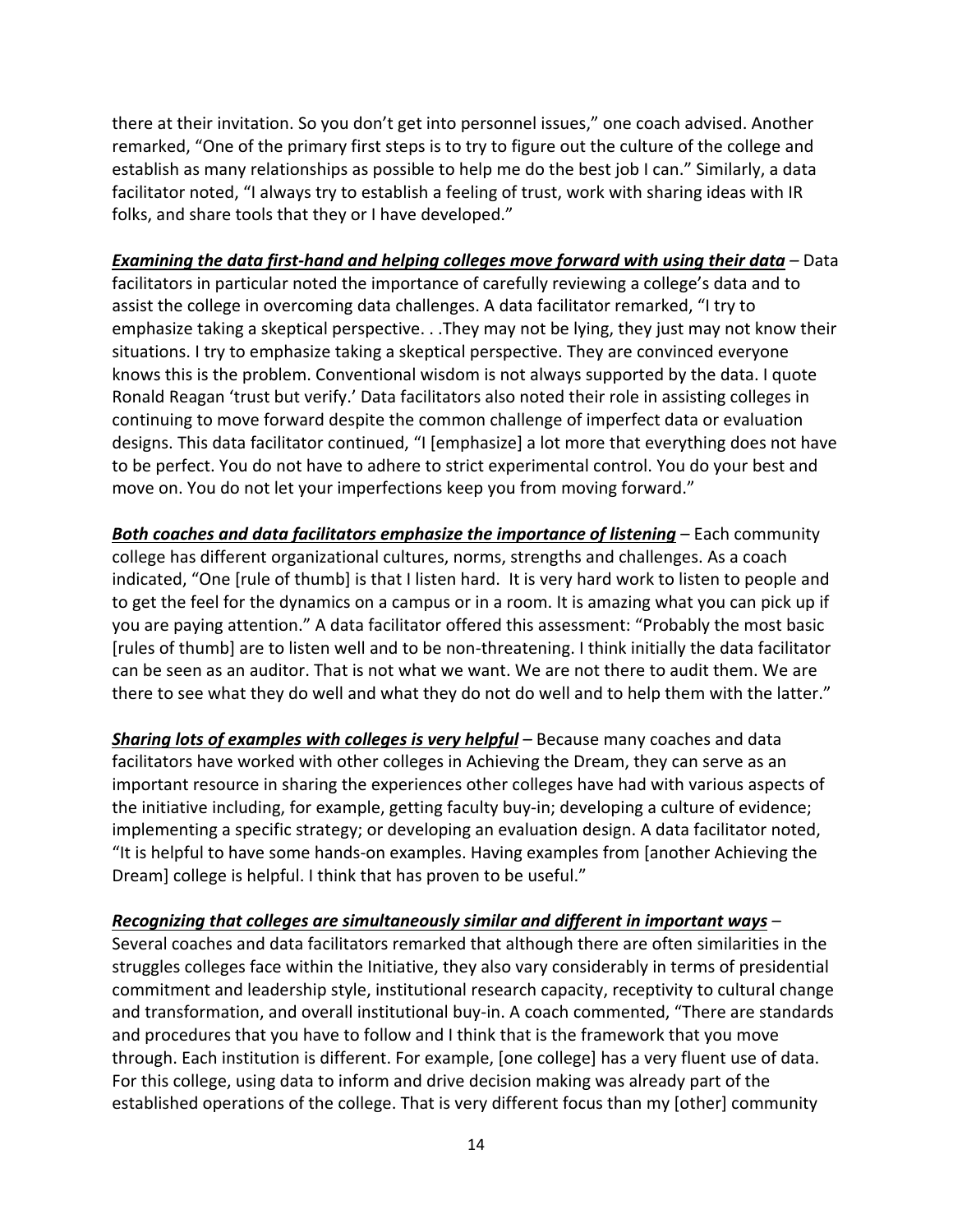college. They have no infrastructure of data collection. It is a totally different situation. You have to be flexible. You have to know the situation and who you are working with. There is no one way to do things. If you think that way, it would be inappropriate."

#### *How Coaches and Data Facilitators define success in their roles*

We asked the coaches and data facilitators to provide us with a sense of how they personally evaluate their success in their respective roles. Most typically, they linked their definition of success to the college's overall success. As one coach noted, "You are only successful as a coach, if your colleges are successful in making changes with student success." A data facilitator agreed, "That the college changes significantly. That is the bottom line. Are they changing? Are they improving student success? Are the changes actually taking place? If the answer to that question is yes, then progress is being made."

#### **Having their say: Colleges' perspectives on Coaches and Data Facilitators**

This section explores the coach and data facilitator relationship from the perspective of the colleges. Coaches and data facilitators are considered a vital part of the initiative providing a wealth of knowledge and expertise that is critical to deciphering the Achieving the Dream process. We asked the colleges to assess the support provided by their coach and data facilitator and the fit between their institution and their assigned coach and data facilitator. Both Round Three Houston colleges and Greater Texas colleges reported that the expertise and support provided by their coach and data facilitator was invaluable to keeping them focused and moving forward. The colleges saw their coaches and data facilitators as their personal navigation systems for the Achieving the Dream process, as well as keeping them in tune with what is going on nationally related to student success. The colleges valued the insight, suggestions, examples, templates, and connections with other colleges or consultants that their coach and data facilitator provided. A core team member reflected, "They are a wealth of knowledge whether it be sharing information on other colleges implementing similar strategies or connecting us with a consultant to rework our developmental education program."

*Value added of coach and data facilitator—*Colleges report coaches and data facilitators are critical in keeping Achieving the Dream focused and on‐track. The coaches and data facilitators help keep the work of Achieving the Dream on the forefront by providing needed assistance in data analysis, interpretation, as well as strategy development and implementation. They serve as important focusing and accountability agents. As one president shared, "They [coach and data facilitator] keep us very focused on the initiatives, how we are moving forward, how we are integrating them into the institution, and how we are looking at student success as a goal. They are very helpful. Otherwise, it would be hard to keep the focus." Colleges also expressed that the visits and periodic check‐ins via phone or email kept them on track. A senior administrator reflected, "Without our coach and data facilitator I think it would have been a much slower process."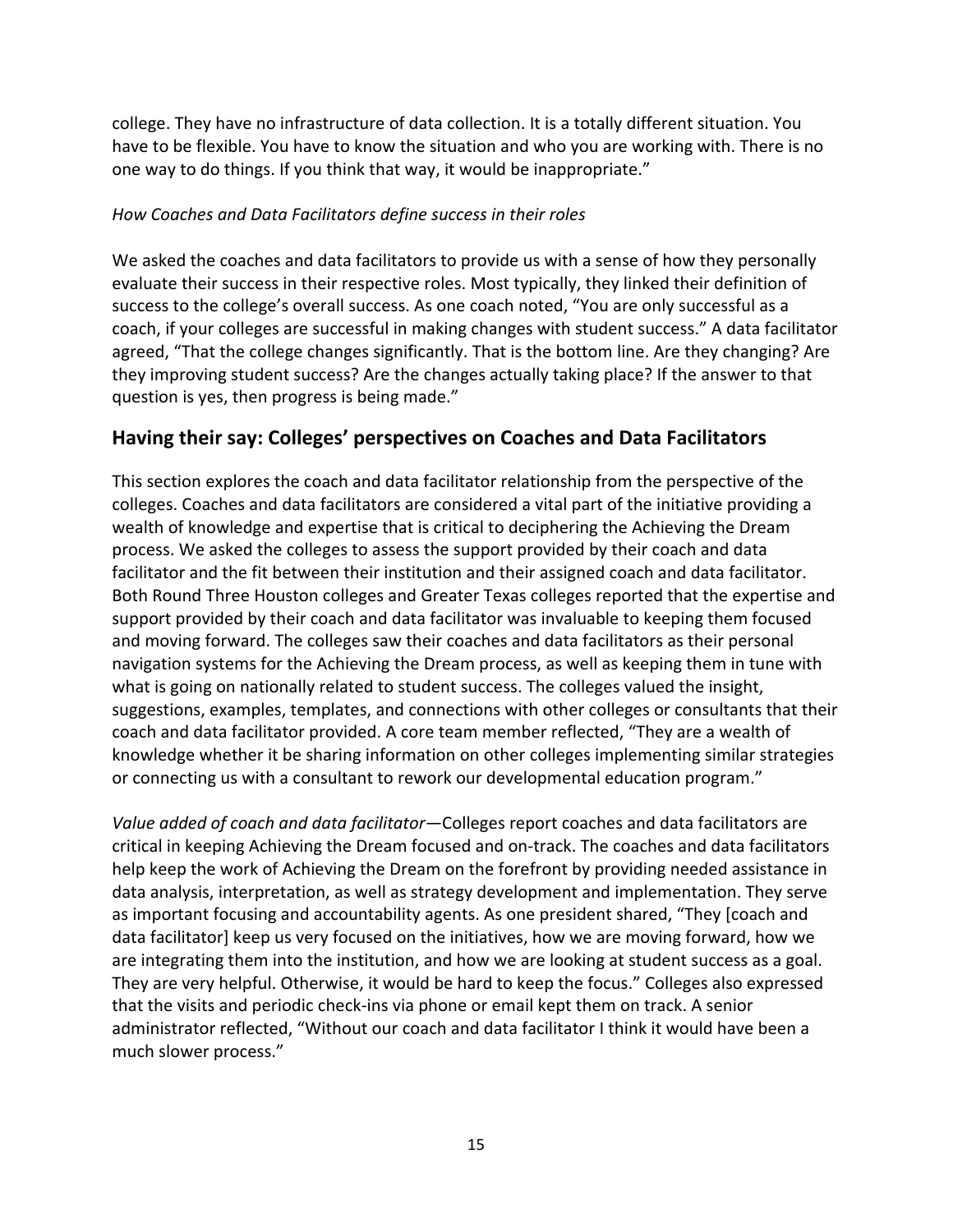Additionally, they provide blunt, trusted support. Colleges view coaches and data facilitators as providing support and cheerleading the college's efforts while simultaneously holding them accountable when they are not making progress or if there is lack of follow‐ through. A college president stated, "I appreciate their candor. . .they are outspoken in a collegial way." A senior administrator from another college indicated, "They [coach and data facilitator] do not sugar coat anything with us. They advocate for what is good for our institution." An Achieving the Dream director further commented, "They have to be willing to push and demand more from the college's own people. If the coaches were not willing to push, the colleges would probably drop some of their initiatives. In a way, you have to rub people the wrong way to get things done."

Consistently the colleges mentioned valuing the time their coaches and data facilitators took to get to know their institution – their strengths, their challenges and their culture. Colleges appreciated that coaches and data facilitators did not take a "one size fits all" approach to their Achieving the Dream guidance. As a senior administrator commented, "They adapt to us. Once they got to know us, they know where we are, they know our people. . .we are not just another school on their circuit. They are definitely invested."

The external nature of the coach and data facilitator relationship was considered a strength by most colleges. The colleges discussed that their coach and data facilitator serve as an outside source of encouragement and support. As one core team member summed it up : "They ask the questions that only outsiders can ask." The colleges viewed coaches and data facilitators as an advocate whether it meant, for example, having difficult conversations with leadership on the continued investment needed in institutional research or helping launch and share the tenets of Achieving the Dream college‐wide. Most colleges felt that their coach and data facilitator were accessible. The colleges benefited from having access to their coach and data facilitator for input, advice, suggestions and models during campus visits as well as informally. An Achieving the Dream coordinator shared, "We are lucky to have them. They are really insightful about some of the challenges we have faced. All the way, up to the board of trustees. I have found them to be solution driven, and they have said some things that needed to be said at the time. They have said some difficult things."

Colleges especially appreciated their coaches and data facilitators tailoring their advice to the needs of their college and "not just suggesting some best practice or community college trend." For example, a few colleges discussed undergoing presidential and/or senior level administrator changes during their participation within Achieving the Dream. These colleges noted their coach and data facilitator provided a sense of continuity and stability during the change period and served as an important communicator with new leaders about the importance of Achieving the Dream. A new president joining an Achieving the Dream college shared, "The information they were able to provide me at the first meeting was a valuable backdrop of what the college was supposed to have accomplished by this time. That was invaluable to know that there was still so much progress to make on such a worthy project. Without them I would not have had... the information needed for me to get up to speed."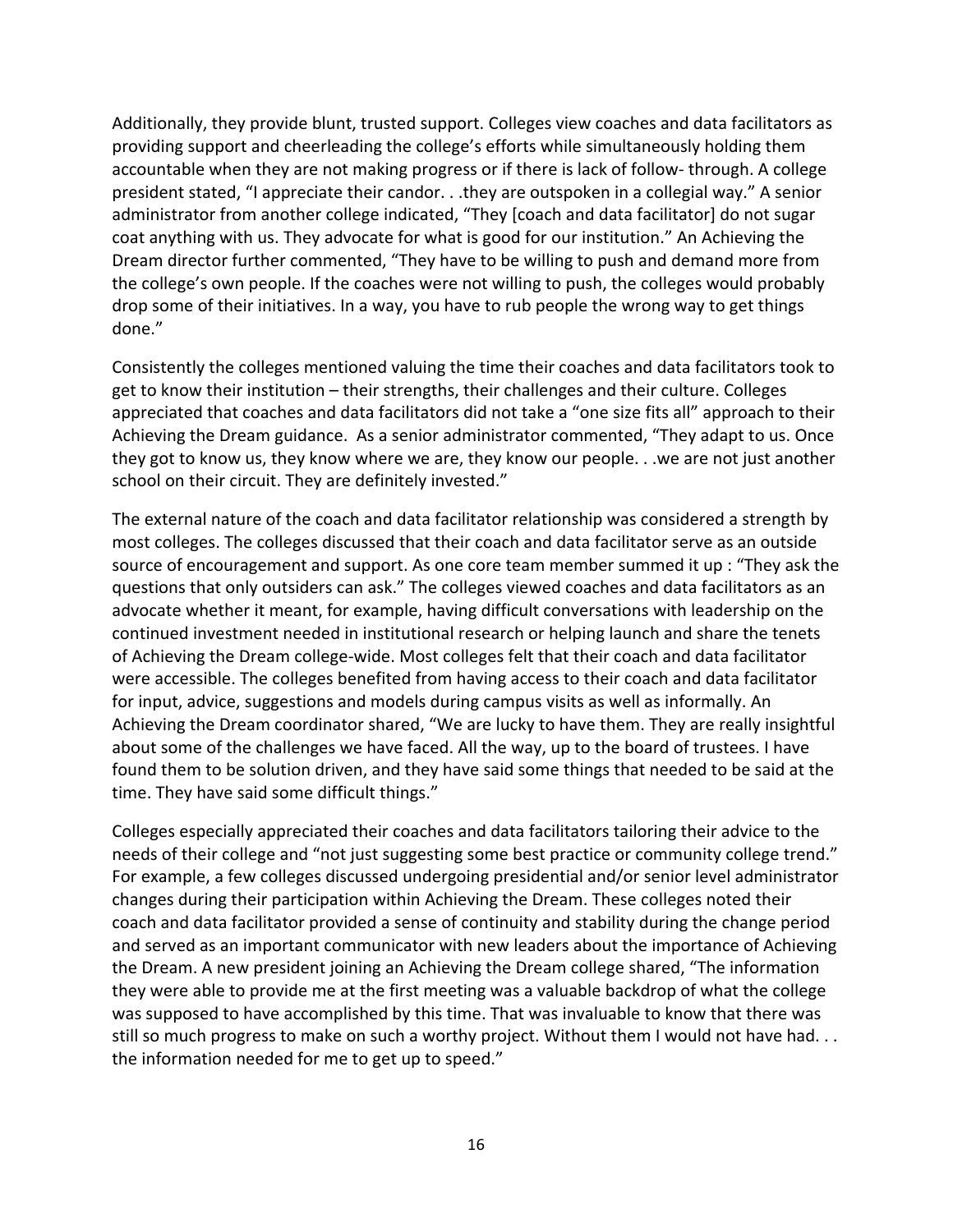#### **Lessons Colleges Learned from their Coach and Data Facilitator**

Some of the key lessons colleges consistently mentioned learning from working with their coach and data facilitator include:

*Achieving the Dream is designed to create change at an institutional level –* For many of the colleges, making Achieving the Dream an institution‐wide initiative, rather than a unit level (i.e., developmental education, student services) initiative continues to be a difficult. As one senior administrator stated, "Achieving the Dream cannot be implemented as a set of boutique programs. We need to work on a broad institutional level." Coaches and data facilitators continually prompt their colleges to think through how they are going to institutionalize their efforts – how they were going to change their institution. One president shared that his/her coach and data facilitator helped them realize, "We need to communicate that promoting student success is part of everyone's job description."

*The Initiative provides a safe environment to take innovative risks and discontinue strategies that are not successful—*Colleges report that Achieving the Dream promotes a comfortable environment to try new student success initiatives. As a core team leader reflected, "[we learned] it's ok to fail. . .we learn from failure as much as success." Colleges were willing to be bolder in their efforts related to student success because having the technical assistance of a coach and data facilitator alleviated the apprehension surrounding failure and served as a trusted source of advice to discontinue a particular efforts. Colleges found the freedom to not stick with an initiative that was not working just because it was a part of their implementation proposal. An IR director shared, they learned "to recognize when it's time to go back to the drawing board and try something new."

*Data presentation is important; less is often best –* Nearly all colleges mentioned learning that creating a culture of evidence required them to distill the "takeaway messages." Data team leaders and institutional research directors discussed that they learned posting the data to their website or handing out lengthy reports did not encourage people to use data. As one IR director commented, "Having too much data is as bad as having no data at all." The colleges found tools provided by their data facilitators invaluable and saw an increased discussion of data on their campuses when they used dashboard indicators or logic models to summarize the key messages or data changes.

*Mandating programs can be more effective than optional –* The concept of mandating programs initially was viewed with resistance among some colleges. As the initiative has progressed; however, more colleges are realizing that mandatory programs may be the best strategy to reach the intended population. Several colleges discussed learning this lesson when implementing their student success courses: In order for students to enroll in the course within their first 15 credit hours, they had to not only make it mandatory but further define the mandatory period. Students were not benefiting from taking a class that helped them navigate college at the end of their program.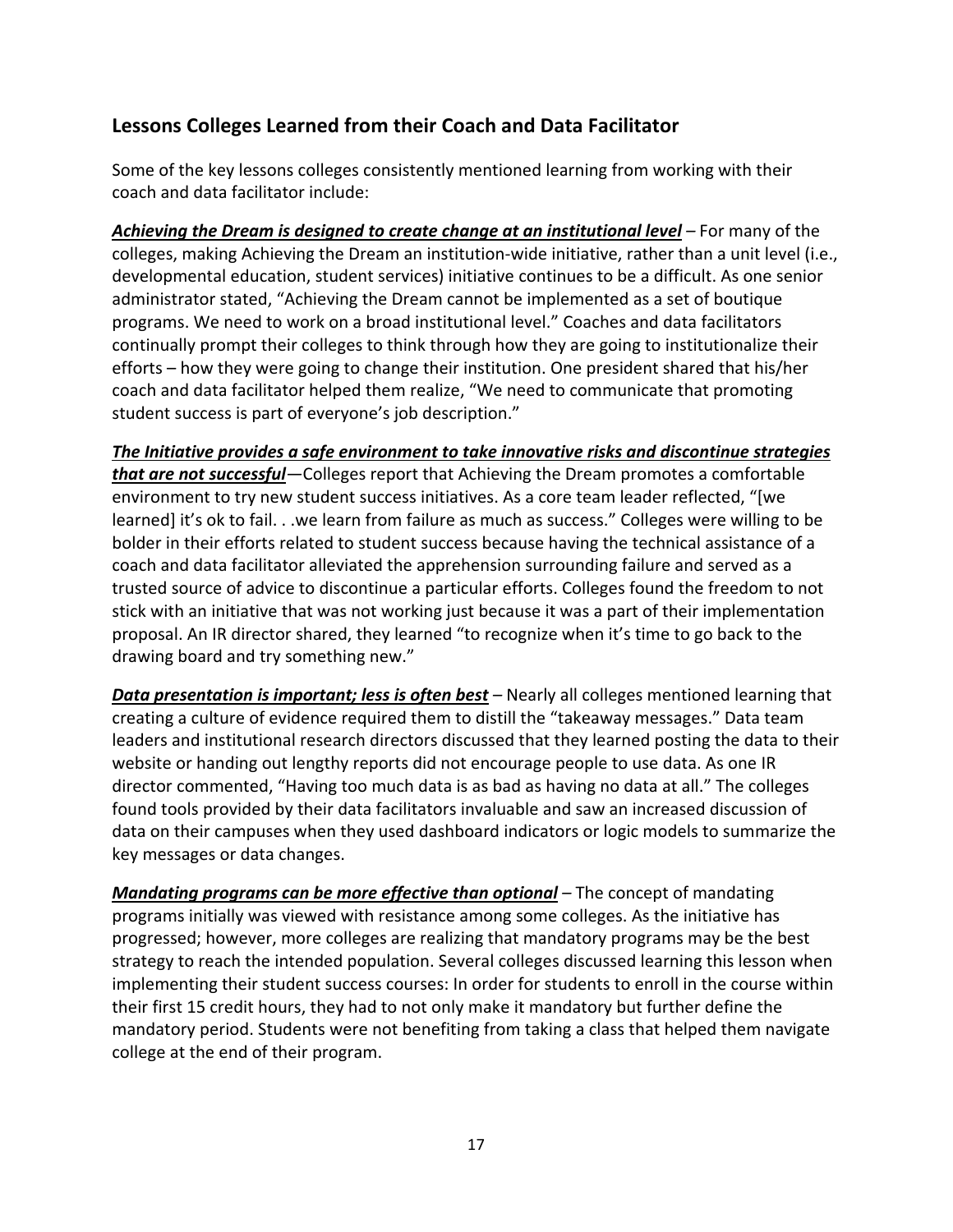Making an initiative mandatory or enforcing policy changes are not only techniques for promoting student success but also ensuring faculty buy‐in. A core team leader laughingly shared they had to learn that "students *and faculty* [original emphasis] do not do optional." For example, a few colleges discussed having to make faculty participation in their Early Alert System program mandatory. These colleges found some faculty were not referring students who were performing poorly or not attending class unless they were required to do so.

#### *Suggestions for Future Colleges*

We asked the colleges to offer suggestions to future colleges in terms of how to maximize the assistance provided by a coach and data facilitator. An Achieving the Dream director suggested for new colleges to "Really develop a relationship with your coach and data facilitator. . . they will be your biggest asset." Colleges overwhelmingly stressed that in order to make progress within Achieving the Dream, "you need come to the realization that they are your friends and not your foes. One senior administrator suggested that colleges have to "be open and honest and willing to share your strengths and weaknesses." Finally, colleges discussed the importance of utilizing the coaches and data facilitators in helping launch and obtain institutional buy‐in and ultimately broad based engagement for their student success efforts. A president shared the following strategy for new colleges: "Expose your coach and data facilitator to as many people as you can on campus." Across the board, colleges viewed their relationship with their coach and data facilitator as very positive and beneficial.

#### **Ratings**

We asked the coaches and data facilitators to numerically rate their colleges across multiple dimensions and for colleges to rate their coach and data facilitator as well. In both cases, ratings were provided across these dimensions using a scale of 1 to 5, with 1 as poor and 5 as excellent. Tables 3 and 4 provide a summary of these ratings.

The ratings for the Round Three Houston colleges and the Greater Texas colleges are very similar. As Table 3 reports, most colleges rate their coaches as "good" or "excellent" across the board. The colleges gave the highest ratings to the qualifications of their coaches and data facilitators. Several of the participants indicated that they appreciated the care that Achieving the Dream took in matching the colleges with their coaches and data facilitators.

As Table 4 reports, the ratings provided by the coaches and data facilitators on their colleges are also generally positive with ratings of "average to good" across all areas. The coaches and data facilitators were more critical in their ratings of the colleges demonstrating the high standards that they have for their colleges, their commitment to this work, and their view of a specific college relative to other colleges in the initiative.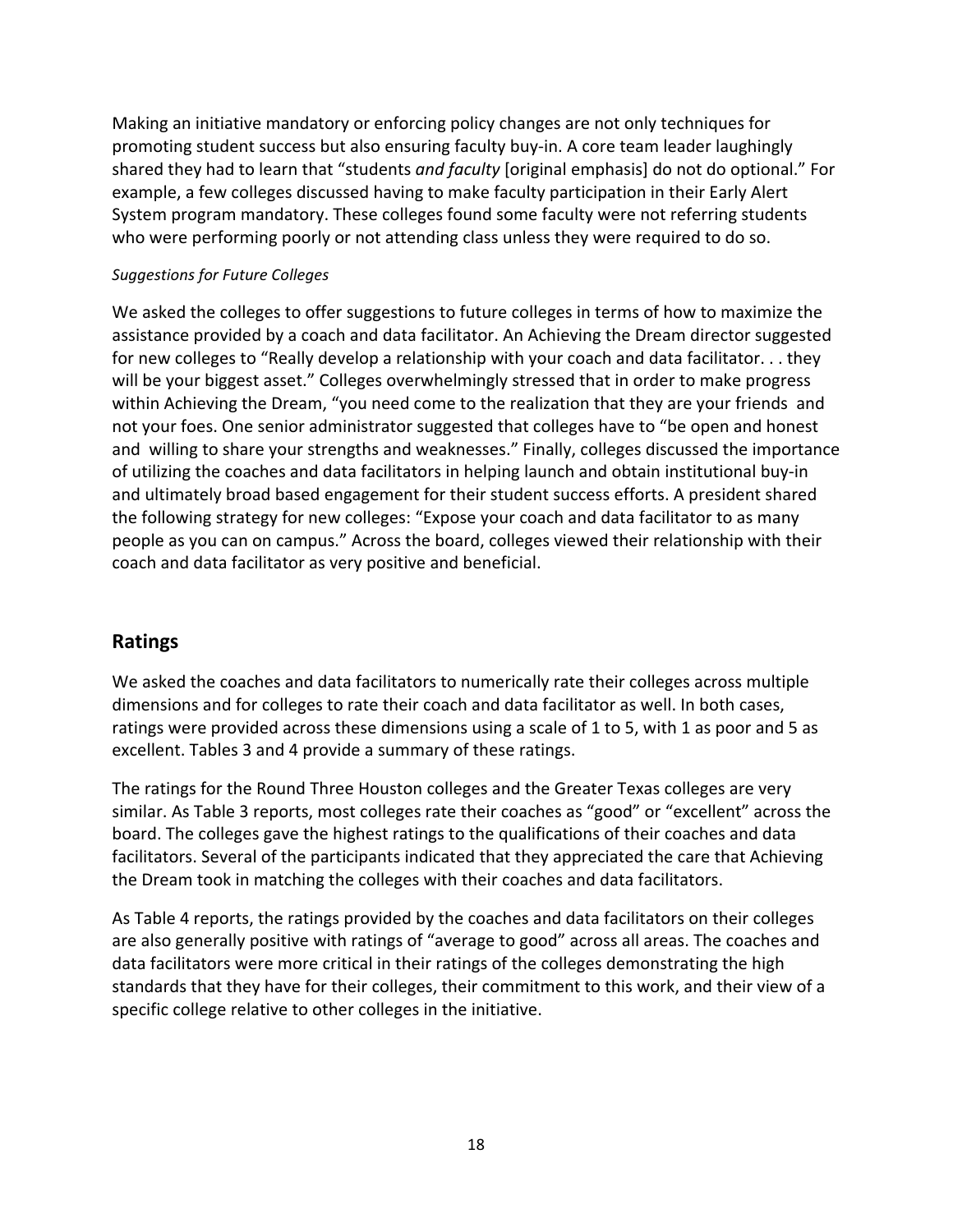| <b>Table 3: College Ratings of Coach and Data Facilitator</b> |                                                           |                    |              |           |
|---------------------------------------------------------------|-----------------------------------------------------------|--------------------|--------------|-----------|
|                                                               |                                                           | <b>Round Three</b> | Greater      | Summary   |
|                                                               |                                                           | <b>Houston</b>     | <b>Texas</b> | (Average) |
| <b>Coach: Q1</b>                                              | Matching/pairing of coach with college                    | 4.37               | 4.65         | 4.51      |
| <b>Coach: Q2</b>                                              | <b>Qualification of coach</b>                             | 4.73               | 4.79         | 4.76      |
| Coach: Q3                                                     | On-site assistance and presence of coach                  | 4.36               | 4.41         | 4.38      |
| <b>Coach: Q4</b>                                              | Off-site assistance and presence of coach                 | 4.29               | 4.20         | 4.24      |
| Coach: Q5                                                     | Overall responsiveness and timeliness of coach            | 4.59               | 4.60         | 4.59      |
| <b>Coach: Q6</b>                                              | Overall assessment of coach                               | 4.42               | 4.65         | 4.54      |
| <b>DF: Q1</b>                                                 | Matching/pairing of data facilitator with college         | 4.33               | 4.52         | 4.43      |
| <b>DF: Q2</b>                                                 | <b>Qualification of data facilitator</b>                  | 4.85               | 4.92         | 4.88      |
| <b>DF: Q3</b>                                                 | On-site assistance and presence of data facilitator       | 4.59               | 4.62         | 4.60      |
| <b>DF: Q4</b>                                                 | Off-site assistance and presence of data facilitator      | 4.44               | 4.25         | 4.34      |
| <b>DF: Q5</b>                                                 | Overall responsiveness and timeliness of data facilitator | 4.52               | 4.46         | 4.49      |
| <b>DF: Q6</b>                                                 | Overall assessment of data facilitator                    | 4.56               | 4.58         | 4.57      |
|                                                               |                                                           |                    |              | $N = 62$  |

| <b>Table 4: Coach and Data Facilitator Ratings of Colleges</b>                          |                                                                                       |         |            |  |
|-----------------------------------------------------------------------------------------|---------------------------------------------------------------------------------------|---------|------------|--|
|                                                                                         |                                                                                       | Coaches | <b>DFs</b> |  |
|                                                                                         |                                                                                       | $(n=9)$ | $(n=8)$    |  |
| $Q1$ :                                                                                  | Matching/pairing of coach/data facilitator with college                               | 4.25    | 4.45       |  |
| Q2:                                                                                     | Receptiveness by senior administration of coach and df                                | 3.85    | 3.98       |  |
| Q3:                                                                                     | Timely responsiveness of requests from college                                        | 3.65    | 4.15       |  |
| Q4:                                                                                     | Faculty buy-in of Achieving the Dream                                                 | 3.60    | 3.64       |  |
| Q5:                                                                                     | Faculty buy-in of data-driven approach and analysis                                   | 3.53    | 3.71       |  |
| Q6:                                                                                     | What percentage of faculty were engaged in ATD at the<br>beginning of the initiative? | 10%     | $0\%$      |  |
| Q7:                                                                                     | What percentage of faculty are engaged in ATD now?                                    | 32.9%   | 24.5%      |  |
| Note: Includes all 12 colleges (some coaches/dfs are assigned to more than one college) |                                                                                       |         |            |  |

#### **Model Assessment: 5‐Year vs. 2‐Year**

The overwhelming consensus among colleges, coaches and data facilitators is that two years of technical support does not provide adequate support for colleges to design and implement data‐driven student success strategies. The individuals we interviewed understood the need for colleges to work as efficiently as possible, recognizing the significant costs related to providing 5 years of funding to multiple colleges within Achieving the Dream. Reflecting on this, one data facilitator remarked, "Two years is too short. . .5 years may be too long. . .3 years might be the happy medium." Adopting a three-year model may equip colleges with the resources they need to realize on‐going and sustained progress within the Initiative. It also allows colleges to take advantage of 'best practices' based on earlier Achieving the Dream colleges that had to learn through the 'trial and error' process. The challenge is to provide colleges with enough support to promote sustained institutional change, broad adoption of a culture of evidence, and a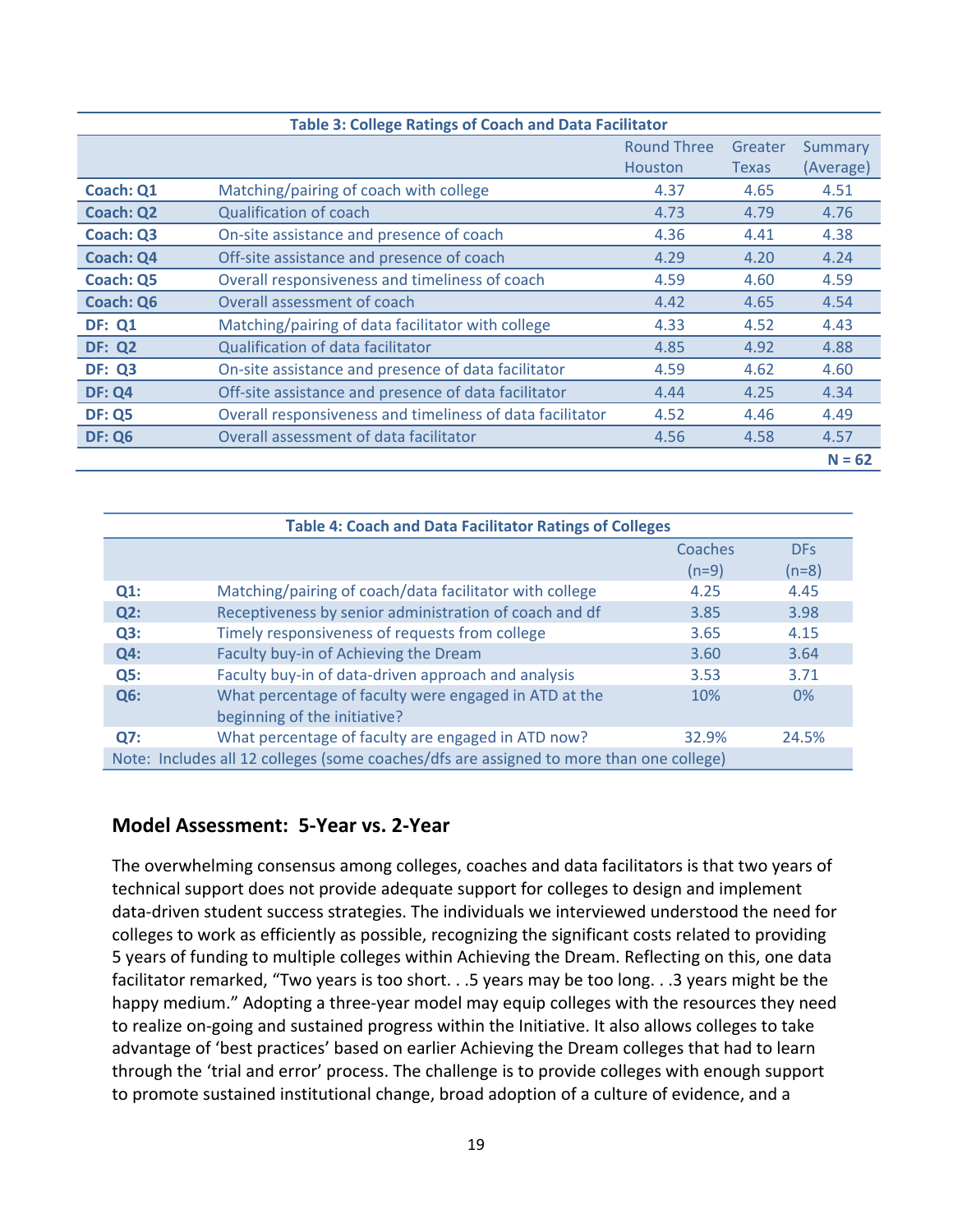serious commitment to student success, while simultaneously balancing the realities of limited resources.

In current practice, despite the differences in time allocated for technical assistance, the levels of support provided by coaches and data facilitators is quite similar across the 5‐year and 2‐ year colleges. Some colleges reporting independently purchasing additional consulting time from their coach and/or data facilitator; while some coaches and/or data facilitators report providing similar levels of technical support across colleges without additional compensation. In many cases, a college's relationship with the coach and data facilitator is on‐going independent of the initially provided level of support. This suggests colleges view the technical assistance provided by coaches and data facilitators as valuable. It also suggests coaches and data facilitators are equally committed to assisting their colleges toward achieving a culture of student success.

Additionally, technical support is typically provided based on allocating a fixed number of days to colleges. It may be beneficial to customize the number of coach/data facilitator technical support days based on the needs of that particular college. For example, one college may have limited institutional research capacity, minimal experience with data-driven decision making, and an overall culture that is resistant to promoting student success. Another college may have a strong institutional research capacity and a culture that is supportive of student success. Although they enter the initiative at the same time, the former college may need more technical assistance days than the latter.

#### **Conclusion**

The coach and data facilitator support provided to the 2009 Greater Texas colleges and the Round Three Houston colleges is decidedly valued among colleges. Nearly all colleges report their coaches and data facilitators are highly qualified, a vital component to their school's ability to maximize their success within the Initiative, and a trusted external resource who can provide a frank and direct assessment of their college's overall performance. For their part, coaches and data facilitators take the time to get to know their colleges, build a relationship based on trust, and provide assistance that is institution specific, while also offering a comparative analysis and larger context. Over time, coaches and data facilitators have developed rules of thumb to guide their interactions with colleges and foster success, while recognizing their role as an outsider and remaining respectful of the leadership within the college. Colleges, coaches and data facilitators concur that providing this technical support is essential but can also be time consuming and costly. Providing a 3‐year model of technical support, that offers some flexibility by customizing the intensity of support that is most appropriate for the particular college, may be an effective approach for future Achieving the Dream colleges.